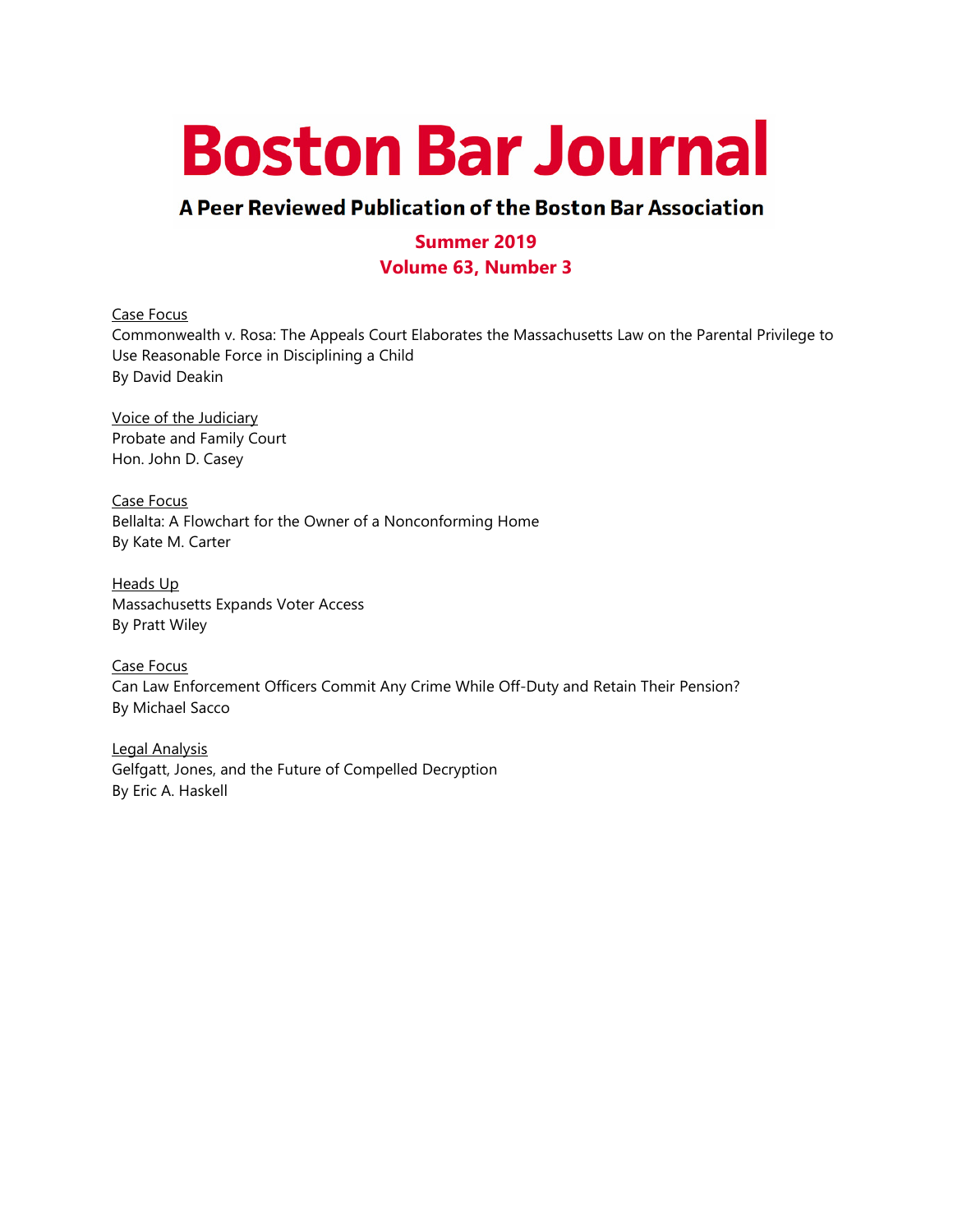#### **Board of Editors**

**Chair Crystal L. Lyons** Assistant District Attorney, Middlesex District Attorney's Office

#### **Members**

**Peter Ball** Fitch Law Partners LLP

**Hon. Amy Blake** Associate Justice, Massachusetts Appeals Court

**Jessica Conklin** Laredo & Smith LLP

**Paula DeGiacomo** Massachusetts Attorney General's Office

**Hon. Judith Dein** United States District Court

**Hon. Robert B. Foster** Associate Justice, Massachusetts Land Court

**Evan Fray-Witzer** Ciampa Fray-Witzer LLP

**Victoria Fuller** White and Williams LLP

**Scott Garland** U.S. Attorney's Office

**Hon. Linda E. Giles** Associate Justice, Massachusetts Superior Court

**Alisa Hacker** Day Pitney LLP

**Eron Hackshaw** Harvard Mediation Program

**Sophia Hall** Lawyers for Civil Rights

**Eric Haskell** Massachusetts Attorney General's Office **Carol Head** United States Attorney's Office

**Bonnie Heiple** WilmerHale

**Tad Heuer** Foley Hoag

**Janet Judge** Holland & Knight LLP

**Hon. Mitchell Kaplan** Associate Justice, Massachusetts Superior Court

**Hon. Peter Krupp** Associate Justice, Massachusetts Superior Court

**Sandra Lundy** LundyLegal LLC

**Hon. Gregory Massing** Associate Justice, Massachusetts Appeals Court

**Jeffrey Pyle** Prince Lobel Tye

**Hon. Michael Ricciuti** Massachusetts Superior Court

**Hon. Sookyoung Shin** Massachusetts Appeals Court

**Lauren Song** Greater Boston Legal Services

**Hon. Robert Ullmann** Associate Justice, Massachusetts Superior Court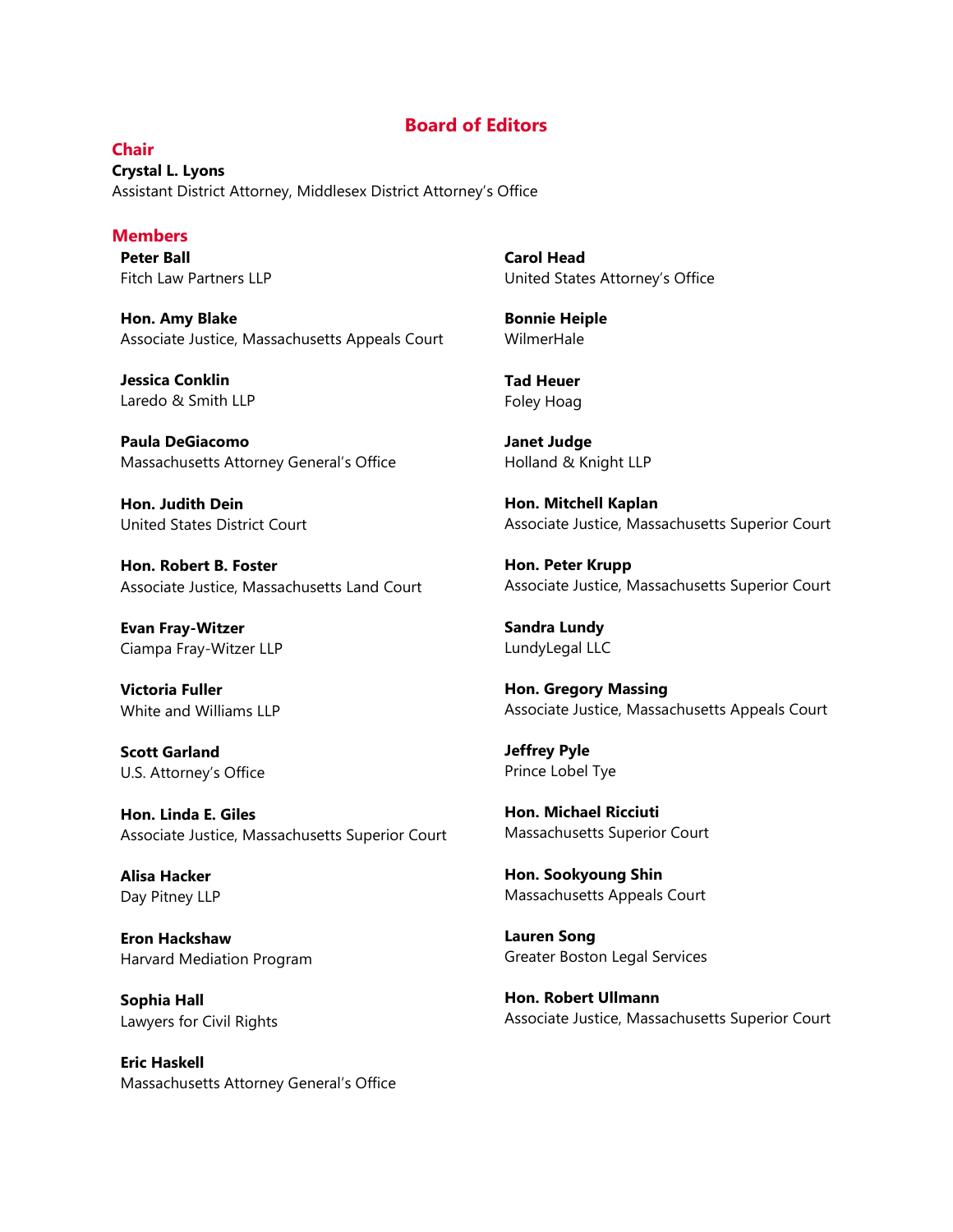# *Case Focus*

Commonwealth v. Rosa: The Appeals Court Elaborates the Massachusetts Law on the Parental Privilege to Use Reasonable Force in Disciplining a Child By David Deakin

In *[Commonwealth v. Rosa](http://masscases.com/cases/app/94/94massappct458.html)*, 94 Mass. App. Ct. 458 (2018), *further app. rev. denied*, 481 Mass. 1104 (Jan. 24, 2019), a case about the parental privilege to use corporal punishment, the Massachusetts Appeals Court grappled with the extent to which a fact finder should consider a defendant's approach to parenting. The Appeals Court unanimously upheld the conviction of a father who kicked his five-yearold daughter in the chest hard enough to knock her down and cause her to cry. The Court, however, was divided about the basis for the holding that the Commonwealth had overcome the defense. As each of the three justices on the panel authored an opinion, the criminal bar should expect continuing litigation not only about the scope of the privilege but also about the type and quantum of evidence necessary for the prosecution to overcome the defense.

## **Legal Standard**

The Supreme Judicial Court established in *[Commonwealth v. Dorvil](http://masscases.com/cases/app/94/94massappct458.html)*, 472 Mass. 1, 12 (2015) that a parent can use reasonable force in disciplining a child. The SJC explained that "no criminal liability will attach to a parent's use of force against his or her child as long as '(1) the force used against the minor child is reasonable; (2) the force is reasonably related to the purpose of safeguarding or promoting the welfare of the minor, including the prevention or punishment of the minor's misconduct; and (3) the force used neither causes, nor creates a substantial risk of causing physical harm (beyond fleeting pain or minor, transient marks), gross degradation, or severe mental distress.'" *[Rosa](http://masscases.com/cases/app/94/94massappct458.html)*, 94 Mass. App. Ct. at 461 (parentheses in original), *quoting [Dorvil](http://masscases.com/cases/sjc/472/472mass1.html)*, 472 Mass. at 12. Because the parental privilege described above is an affirmative defense, once it is raised by the defendant, the prosecution bears the burden of disproving at least one of the requirements of the defense beyond a reasonable doubt. *See Dorvil*, 472 Mass. at 13. Each requirement is a question of fact. *See id*.

# **Facts**

After a bench trial, the defendant in *[Rosa](http://masscases.com/cases/app/94/94massappct458.html)* was convicted of assault and battery by means of a dangerous weapon (shod foot) for kicking his five-year-old daughter in her chest, knocking her to the ground, and causing both her and her two-year-old brother to cry. The defendant, who had brought his children with him to a drug store, became angry when his daughter ran and hid from him in the store. The defendant yelled and cursed at the girl. After a few minutes, the defendant went into the line to check out of the store. As he did, his daughter approached him and "grabbed his legs." He "shoved" her away. The scene repeated itself, and the defendant spoke angrily to his daughter. When she approached him a third time, the defendant kicked her in the chest. As a result, she fell to the ground and cried briefly. In response to a question from a responding police officer about why he had kicked his daughter, the defendant replied, "I don't raise pussies." At trial, the defendant testified, claiming that he had "nudged," rather than kicked, his daughter. The defendant first maintained that he had been concerned that his daughter would be kidnapped and thus used "reverse psychology," pushing her away so she would stay near him. At another point in his testimony, however, he acknowledged that, by the time he kicked her, he was no longer concerned about kidnapping, and he did not want her close to him. Finally, he claimed his comment that "I don't raise pussies" was meant to convey that he did not want to raise his children to be victims of bullies.

### **Holding**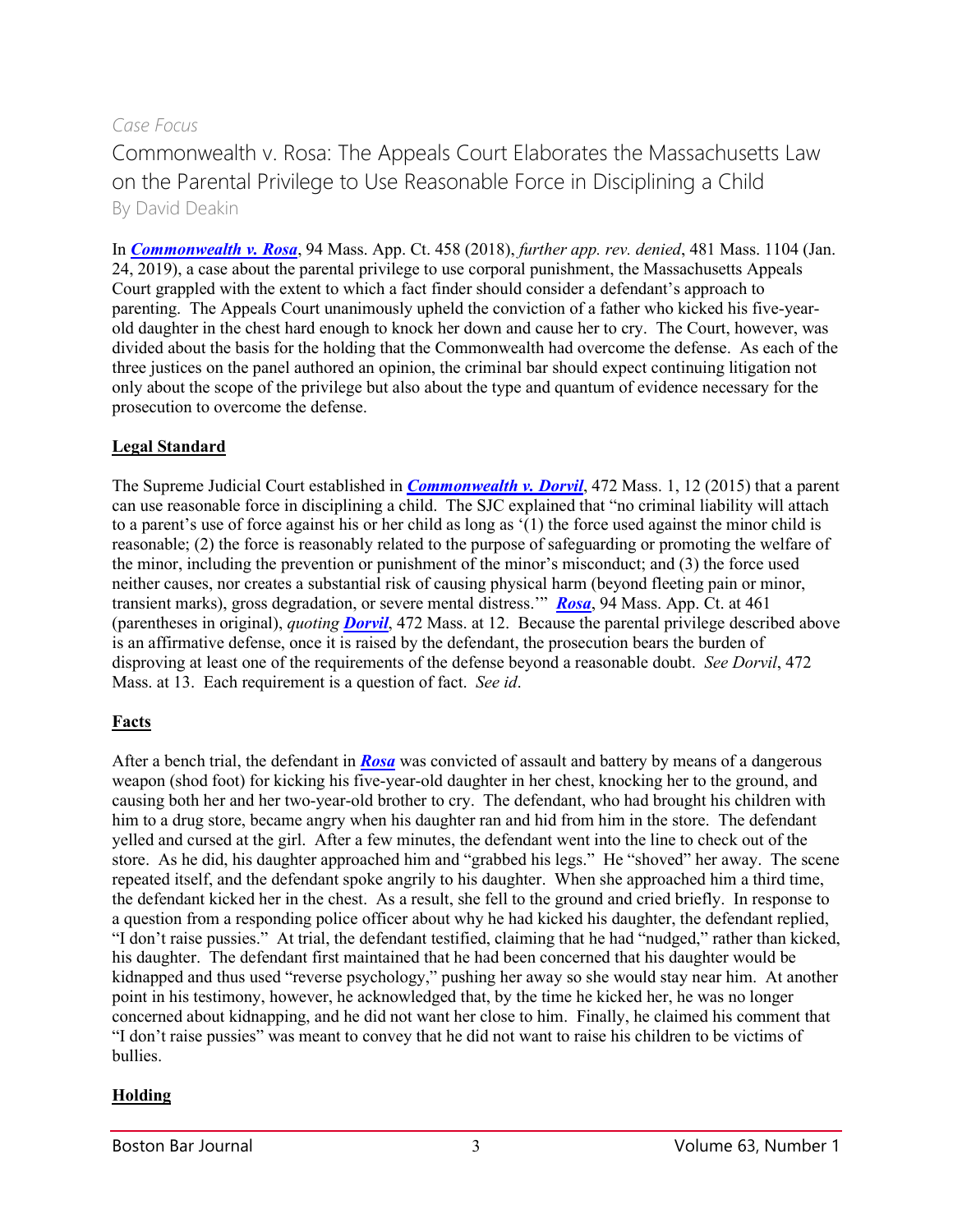Justice Wendlandt authored the Court's opinion affirming the conviction. Justices Englander and Rubin each wrote a concurring opinion. Justice Englander's concurrence primarily emphasized his dissatisfaction with the second prong of the *[Dorvil](http://masscases.com/cases/sjc/472/472mass1.html)* standard. Justice Rubin wrote to express his view that kicking a child could never constitute reasonable force in disciplining a child.

Writing for the Court, Justice Wendlandt explained that "[p]arenting is essential to the reason underlying the privilege, and that aspect of the privilege is embodied in prong two [force used must be "reasonably related to . . . safeguarding and promoting the welfare of the minor"]." *[Rosa](http://masscases.com/cases/app/94/94massappct458.html)*, 94 Mass. App. Ct. at 463. In determining whether the force used by the defendant was reasonable (under both the first and second prongs of the standard), therefore, "the trier of fact should take into account a variety of factors, including 'the child's age, the physical and mental condition of the child, and the nature of the child's offense." *[Id](http://masscases.com/cases/app/94/94massappct458.html).* at 461. The Court seemed to conclude unanimously that evidence of a defendant's "subjective" "emotional state" cannot, by itself, satisfy the Commonwealth's burden of disproving the defense. *[Id](http://masscases.com/cases/app/94/94massappct458.html)*. at 462 n.2. In his concurrence, however, Justice Englander faulted the prosecution for focusing "unduly on what the defendant *said* to his child, rather than what he did." *[Id](http://masscases.com/cases/app/94/94massappct458.html)*. at 470 (Englander, J., concurring) (emphasis in original). Left for another case to resolve is the extent to which the prosecution can rely on the defendant's subjective emotional state. Justices Wendlandt and Rubin – and possibly also Justice Englander – agreed that the prosecution can introduce evidence "that the defendant's supposedly legitimate parenting purpose is false . . . ." *[Id](http://masscases.com/cases/app/94/94massappct458.html).*, 94 Mass. App. Ct. at 463. Justices Wendlandt and Rubin viewed such evidence as relevant to disproving reasonableness under both the first and second prongs of the defense. It seems that Justice Englander, who would abandon the second prong entirely, see below, would nonetheless agree that the falsity of an asserted parenting purpose is relevant to reasonableness under the first prong, although this is less clear.

Justice Englander concurred because he agreed that the Commonwealth met its burden to disprove the first prong of the defense, the reasonableness of the force used. He noted, however, that, in his view, "the evidence of unreasonable force here was thin." *[Id](http://masscases.com/cases/app/94/94massappct458.html)*. at 468. The defendant's abuse in this case, Justice Englander concluded, was more serious than the "spank" that was held in *[Dorvil](http://masscases.com/cases/sjc/472/472mass1.html)*, 472 Mass. at 3, to be justified by the parental privilege, and less serious than "the striking of a child in the face with a belt . . . [leaving] a mark" that was held to be outside the privilege's scope in *[Commonwealth v. Dobson](http://masscases.com/cases/app/92/92massappct355.html)*, 92 Mass. App. Ct. 355, 357-359 (2017). He thus concurred that the Commonwealth had satisfied its burden of disproving the reasonableness of the force under the first prong, albeit in a close case.

Justice Englander wrote separately also because of his concern that the second prong of the defense "can be understood as an invitation to pass judgment on how a parent has chosen to parent." *[Rosa](http://masscases.com/cases/app/94/94massappct458.html)*, 94 Mass. App. Ct. at 469 (Englander, J., concurring). Thus, Justice Englander envisioned a "troubl[ing]" scenario in which "a parent will have shown that the force used was reasonable under prong one, but nevertheless is convicted of assault because (in the fact finder's judgment) the parent's reasonable force was not reasonably related to disciplining the child." *[Id](http://masscases.com/cases/app/94/94massappct458.html).* (parentheses in original). Justice Englander would omit the second prong from the defense to prevent courts from "becom[ing] involved . . . in evaluating the parent's judgment about how to discipline their child." *[Id](http://masscases.com/cases/app/94/94massappct458.html)*. at 470. Ultimately, Justice Englander concluded that the reasonableness requirement in the first prong fully captures the requirement that the discipline not be abusive. Encouraging finders of fact to focus on the reasonableness of parental discipline, rather than on the force used to implement it, Justice Englander concluded, creates "the risk . . . that less articulate parents will have more difficulty justifying their actions," *[id](http://masscases.com/cases/app/94/94massappct458.html)*. at 470 n. 3, and thus be convicted in cases in which more sophisticated parents might be acquitted (or not charged at all).

Justice Rubin also concurred with Justice Wendlandt's opinion for the Court. He agreed with the Court's opinion that the Commonwealth had satisfied its burden of proof as to all three prongs. As to the third prong, however, he would have gone even further than the Court. He wrote separately to note that, in his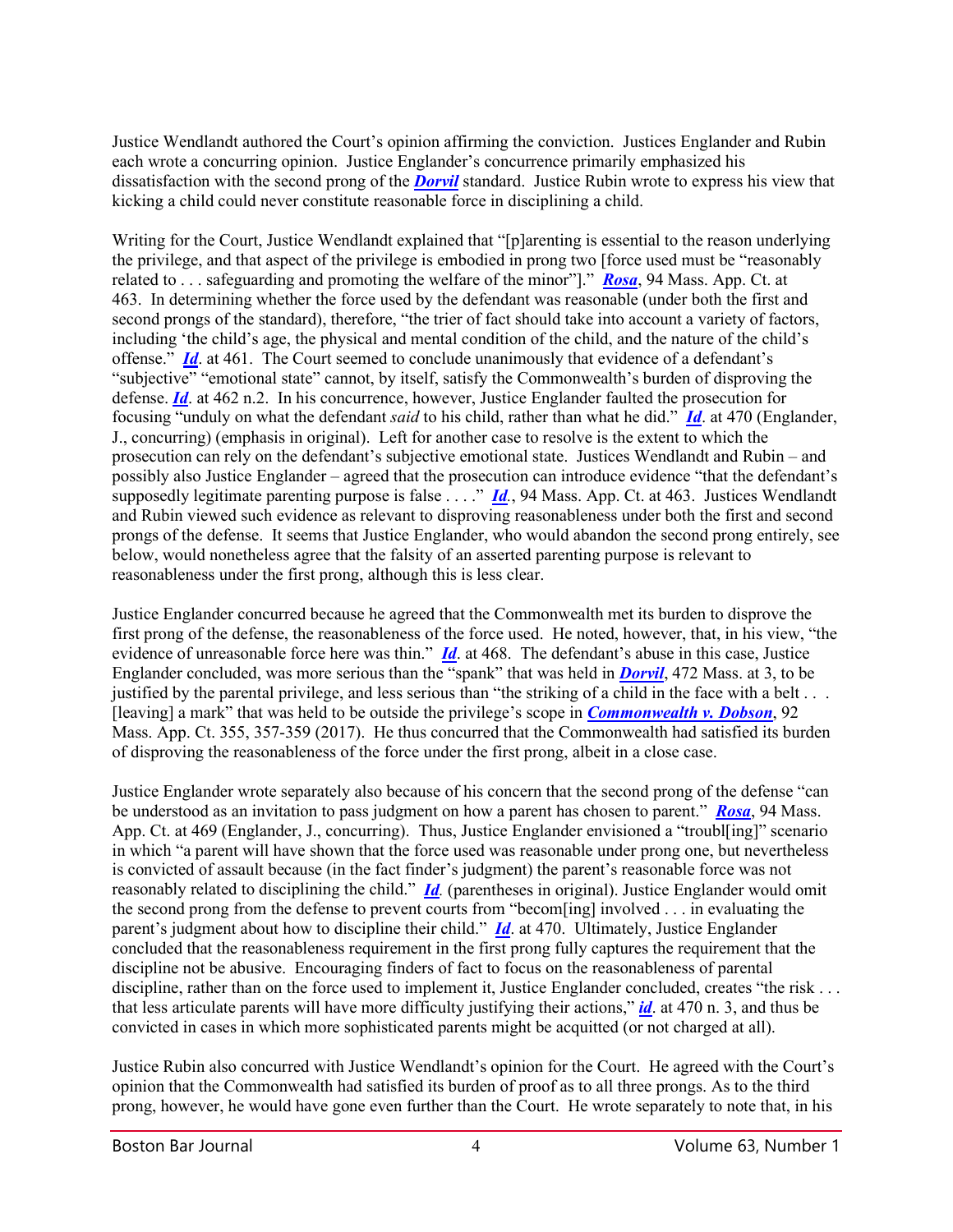view, kicking a child can never be justified by the parental privilege "because kicking a child always 'creates a substantial risk of . . . physical harm . . . , gross degradation or severe mental distress.'" *[Id](http://masscases.com/cases/app/94/94massappct458.html)*. at 466 (first ellipses in original; second ellipses added), *quoting [Dorvil](http://masscases.com/cases/sjc/472/472mass1.html)*, 472 Mass. at 12.

## **Conclusion**

Although the requirements of the parental privilege are now settled, their limits are anything but. Not only is the case law still in an early stage of development, *see [Rosa](http://masscases.com/cases/app/94/94massappct458.html)* at 468 n.2 ("[o]ur case law is not yet very developed as to what force can qualify as reasonable . . . ."), but also there is still disagreement about whether and/or to what extent the defendant's subjective intent and purpose in disciplining the child is relevant to the fact finder's assessment of the reasonableness of the force used. In future cases, therefore, defense counsel will likely rely on language from Justice Englander's concurrence and, indeed, from footnote 2 of the Court's opinion, to argue that the prosecution should be prohibited from introducing evidence of the defendant's emotional state and/or intent or, at least, limited in its ability to do so. Prosecutors will respond that even Justice Englander's concurrence leaves room for introduction of evidence of the defendant's animus toward the child and that, at a minimum, the sincerity of the defendant's stated reason for disciplining the child is always relevant in applying the defense's second prong.

*David Deakin is an assistant attorney general and deputy chief of the Criminal Bureau. Before that, he was a prosecutor in the Suffolk County District Attorney's Office, where he was chief of the Family Protection & Sexual Assault Bureau. This article represents the opinions and legal conclusions of its author and not necessarily those of the Office of the Attorney General. Opinions of the Attorney General are formal documents rendered pursuant to specific statutory authority.*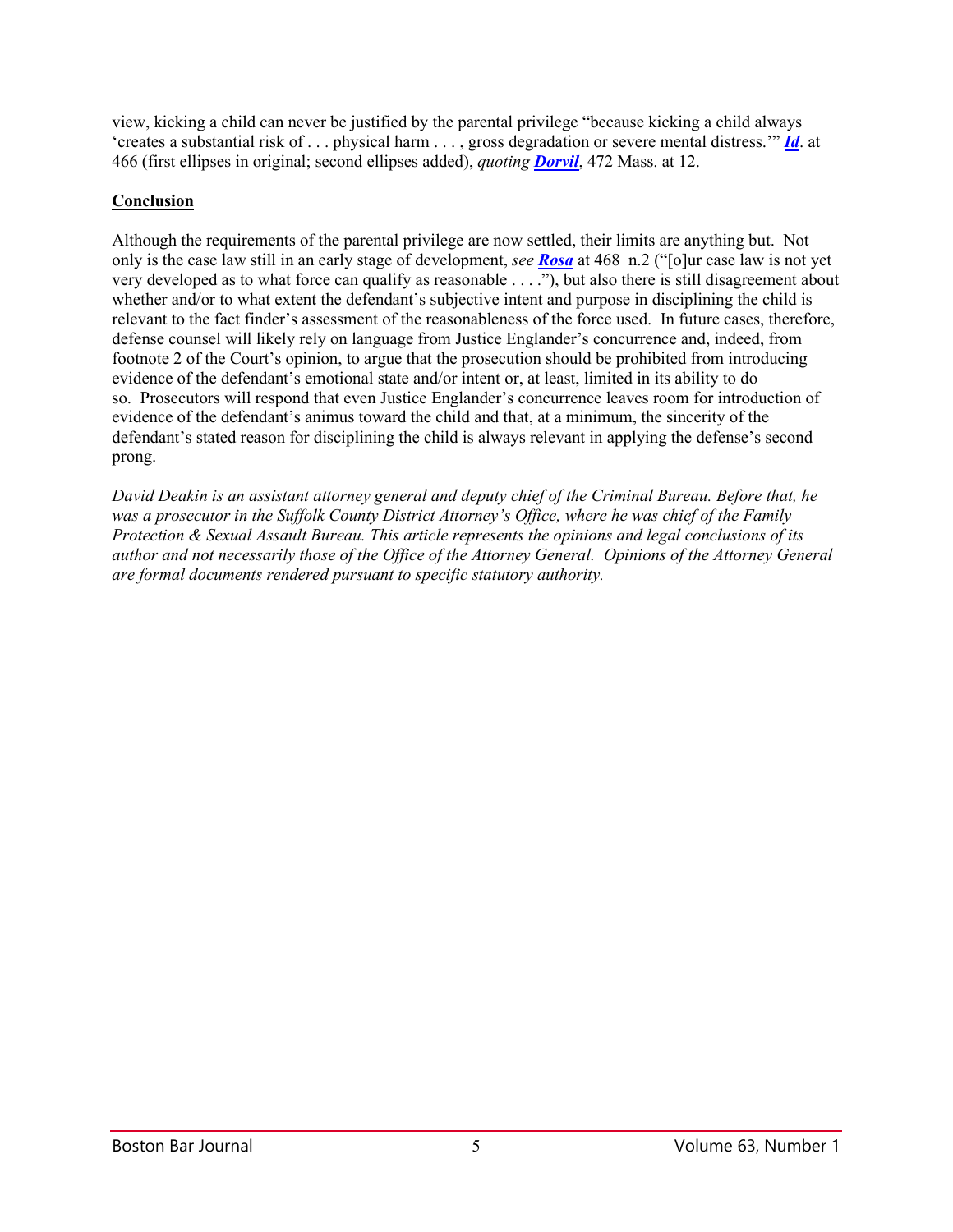# *Voice of the Judiciary* Probate and Family Court By Hon. John D. Casey

I have always considered it an honor to be a part of the Probate and Family Court, first as a practicing attorney, and then as a judge. Now as Chief Justice, I more fully realize and appreciate the special nature of this Court and its judges and staff. I have met with people from every division to discuss my vision for the Court, and, in the process, have learned about their hopes for and commitment to the Court. On a daily basis, the judges and staff rise to the challenges of working in a court that interacts with people during some of the most difficult times in a person's life.

The Probate and Family Court is different than the other Trial Court departments. Domestic relations litigation and probate litigation are unique in that each case involves a family situation or dynamic and has the potential to span years. In most cases, the parties must continue to interact with each other during and after difficult litigation. Because of this, litigants require compassion and must be treated with dignity and sensitivity. Many need to be educated on court processes because they do not have attorneys to explain what they will encounter and what is expected of them.

The mission of the Probate and Family Court is to "deliver timely justice to the public by providing equal access to a fair, equitable and efficient forum to resolve family and probate legal matters and to assist and protect all individuals, families and children in an impartial and respectful manner." Since the economic downturn of 2008-2009, the ability of the Court to accomplish this mission has been severely strained. In the ensuing years, the Court relied on judges and staff to go above and beyond, and so many did. In addition, the bar volunteered to help in various ways, such as the Lawyer of the Day program, bar association conciliation programs, and Attorneys Representing Children (ARC) programs, to name a few. The challenges for the Probate and Family Court were noted by Chief Justice Ralph Gants in his State of the Judiciary address in October 2017 when he stated, "The burdens we place on our Probate and Family Court judges are simply not sustainable; we need to reimagine how we do justice in our Probate and Family Court." To that end, different groups worked toward creative solutions for case management and staffing, while Chief Justice Gants and Chief Justice of the Trial Court Paula Carey advocated for additional funding for the Probate and Family Court at the State House. In the fiscal year 2019 budget, the Court received additional funds to address the specific needs of the Court – the need to hire sessions clerks and legal research and writing staff, the need for case management triage, and the need for alternative dispute resolution resources. I am proud to report that as a result of these additional funds, the Probate and Family Court has taken steps to start the reimagination of the Court, as Chief Justice Gants envisioned.

As part of this process, the Court set a goal of having one sessions clerk for each judge, so that judicial case managers and assistant judicial case managers could then spend their time outside of the courtroom working on case management. With the additional funds, the Court met that goal, hiring sessions clerks throughout the Commonwealth. In addition, three law clerks and two research attorneys have been hired. The Court now has eleven law clerk positions and seven research attorney positions dedicated to assisting the judges with their legal research and writing.

With regard to case management, I plan to solidify and build on ideas that have been discussed for many years. First, I want to emphasize to all staff, judges, and attorneys that every case is not the same, and should not be treated the same. By engaging in the early screening of cases, staff will put each case on its own path, taking into consideration various issues, including whether the case is uncontested or contested, straightforward or complex, whether the parties are self-represented or have counsel, and whether the case is ripe for alternative dispute resolution such as conciliation, mediation, or dispute intervention. Second,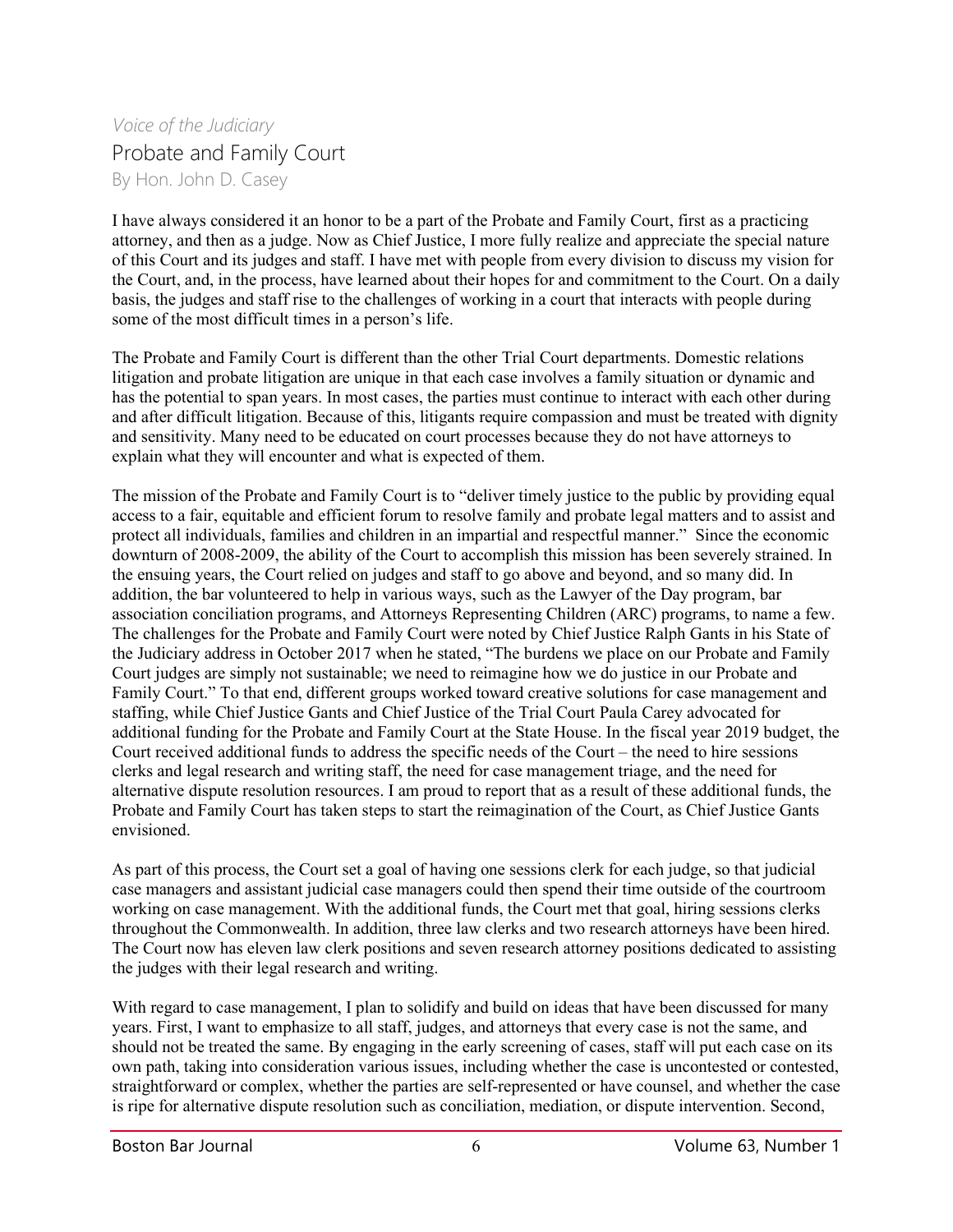litigants will be educated on court processes and referred to services like alternative dispute resolution. This model has proven successful in the Middlesex Division and Essex Division on so-called "block days" with cases that involve child support with the Department of Revenue and also parenting issues. Litigants are referred to on-site mediators who assist the parties in resolving both child support and parenting issues at the same time, and with only one court appearance. We are not the first or only Trial Court department to use differentiated case management. We are, however, the Trial Court department that faces the challenge of implementing a new case management process with a population that is overwhelmingly unrepresented by counsel and that has recurring issues. Training is required to successfully implement these changes to case management. We have begun this process by conducting trainings for sessions clerks and assistant judicial case managers. We will continue to train all members of the Probate and Family Court so that we can rise to the challenges we face and meet our mission.

As I start my second year as Chief Justice, I am aware that nothing we do to improve the Probate and Family Court is done without the help of many different people and organizations – legislators, attorneys, bar associations, staff, judges, Chief Justice Gants, Chief Justice Carey, Court Administrator Jon Williams, and Deputy Court Administrator Linda Medonis. To all of you, I say thank you. Thank you for sharing your ideas about how the Probate and Family Court can be better. Thank you for your patience, as we all know that successful change takes time. But most of all, thank you for supporting me and the staff and judges of the Probate and Family Court as we make changes to enhance everyone's experience with the Court.

*The Honorable John D. Casey was appointed to the Probate and Family Court in 2006 and became the Chief Justice in July 2018. He previously served as the First Justice of the Norfolk Division of the Probate and Family Court. Chief Justice Casey graduated from Bates College and Suffolk University School of Law.*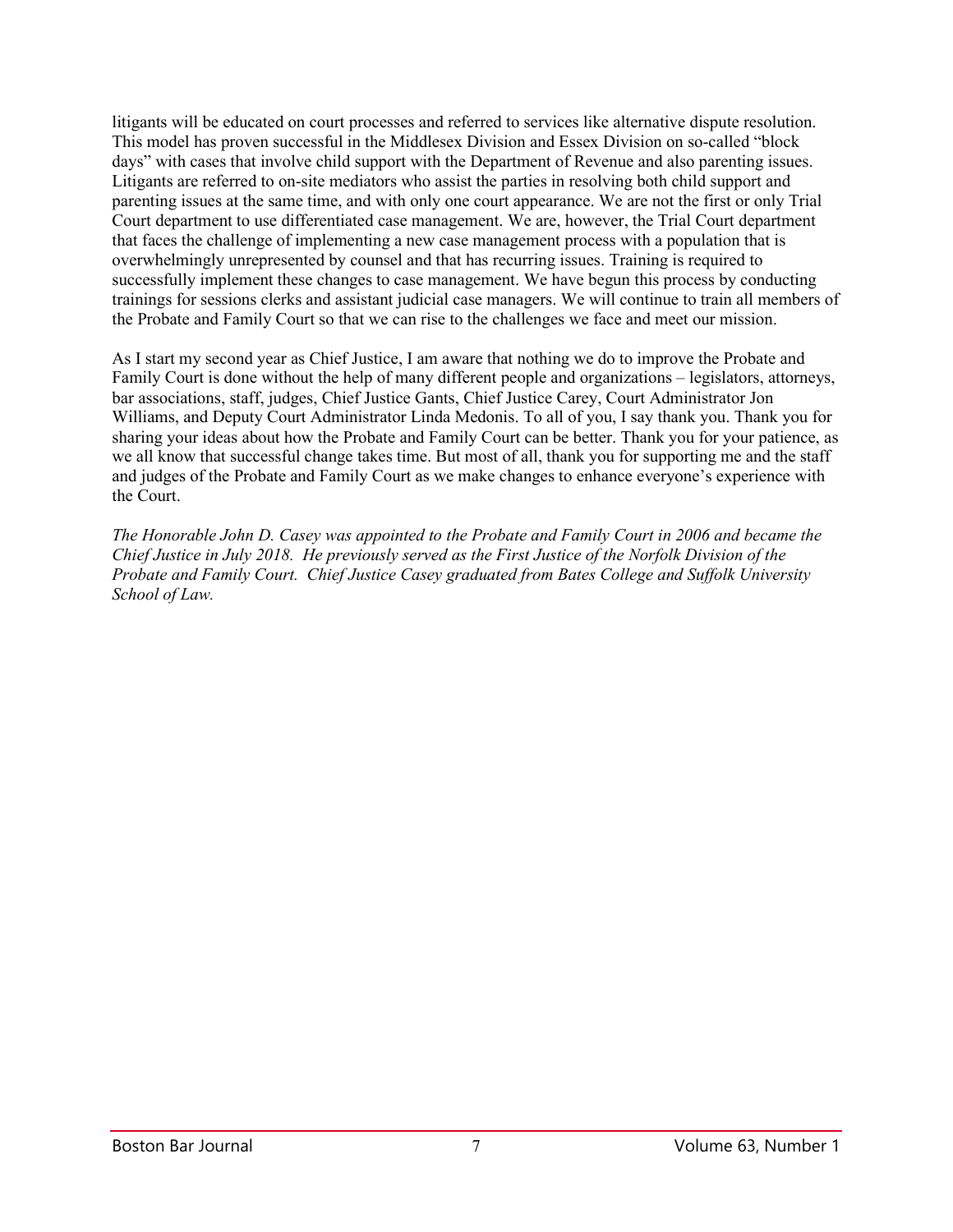# *Case Focus* Bellalta: A Flowchart for the Owner of a Nonconforming Home By Kate M. Carter

In *Bellalta v. Zoning Board of Appeals of Brookline*, **[481 Mass. 372](http://masscases.com/cases/sjc/481/481mass372.html)** (2019), the Supreme Judicial Court reaffirmed the process by which a preexisting, non-conforming single- or two-family structure can be altered or expanded, clarifying the framework established by courts wrestling with the "difficult and infelicitous" language of G.L. c. 40A, Section 6 for nearly four decades. *Bellalta* confirmed that changes to such structures can be made by special permit *without* the additional need for a variance.

### **The Section 6 Quicksand**

Section 6 regulates the application of local zoning to preexisting, nonconforming structures and uses. Its language reflects a tension between competing philosophies governing the use and development of Massachusetts land. On the one hand zoning is interested in the elimination of nonconformities. But zoning also reflects the notion that "rights once acquired by existing use or construction of buildings in general ought not to be interfered with." *Opinion of the Justices*, **[234 Mass. 597, 606](https://casetext.com/case/opinion-of-the-justices-to-the-house-2)** (1920). Thus, under Section 6, a zoning ordinance or by-law *shall not apply to structures or uses lawfully in existence or lawfully begun* ... but shall apply to any change or substantial extension of such use ... to any reconstruction, extension or structural change of such structure … except where alteration, reconstruction, extension or structural change to a single or two-family residential structure does not increase the nonconforming nature of said structure. Pre-existing nonconforming structures or uses may be extended or altered, provided, that no such extension or alteration shall be permitted unless there is a finding by the permit granting authority … that such change, extension or alteration shall not be substantially more detrimental than the existing nonconforming [structure or] use to the neighborhood.

(Emphasis added). In two sentences, the statute (i) protects previously compliant structures and uses from the effect of subsequently enacted zoning bylaws, (ii) preserves the need to comply with zoning if one wants to change or alter a nonconforming structure or use, and (iii) creates a separate exemption for certain changes or alterations to single- and two-family structures. In *Bellalta,* the SJC examined the extent of the protections afforded by the "second except clause" to owners of single- and two-family preexisting, nonconforming structures.

### **Underlying Facts and Procedural Posture**

Defendant homeowners owned a unit in a two-unit Brookline condominium. They proposed adding a dormer to add 677 square feet of living space. The building did not comply with the floor area ratio ("FAR") – the ratio of building gross floor area to lot area – for the zoning district in which it was located. The FAR for the zoning district was 1.0. The FAR for the defendants' building was 1.14, which would increase to 1.38 with the new dormer.

After being denied a building permit, the defendants applied for, and were granted, a "Section 6 finding" by the Brookline Zoning Board of Appeal. The Board found that the proposed addition and resulting increase in FAR would not be substantially more detrimental to the neighborhood than the nonconforming structure was prior to renovation. Plaintiff abutters appealed, arguing that because Brookline's bylaw expressly prohibited FAR increases of more than 25%, defendants also needed to apply for a variance – a more difficult and narrowly-available type of zoning relief.

# **The "Interpretative Framework"**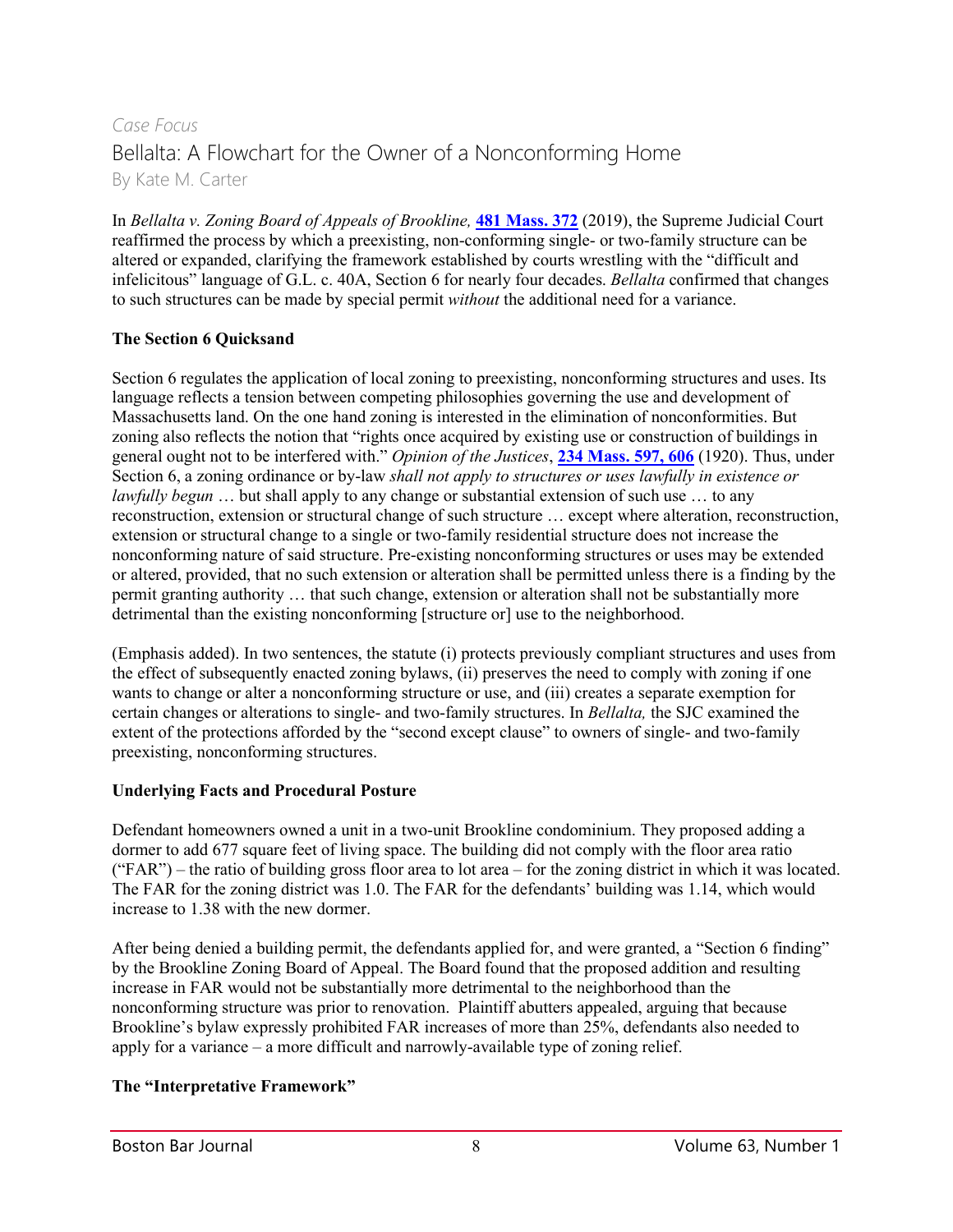Beginning with *Fitzsimmonds v. Board of Appeals of Chatham,* **[21 Mass. App. Ct. 53](http://masscases.com/cases/app/21/21massappct53.html)** (1985), and culminating with *Bjorklund v. Zoning Board of Appeals of Norwell*, **[450 Mass. 357](http://masscases.com/cases/sjc/450/450mass357.html)** (2008), the courts have established a three-step framework to analyze a homeowner's request to alter, reconstruct, extend, or change a preexisting, nonconforming, single- or two-family home. First, how does the structure violate current zoning? Second, does the proposed change intensify that non-conformity? If the answer to question two is "no", the proposed change is allowed by right, without the need for relief. Only if the answer to question two is "yes" must a homeowner apply for a finding by the local board that the proposed change will "not be substantially more detrimental than the existing nonconforming use to the neighborhood." *Bellalta,* 481 Mass. at 380-81.[1](#page-8-0)

In *Bellalta*, the defendants argued that the new dormer would make the building more consistent with the architecture and dimensions of other buildings on the street. Moreover, the proposed addition was modest  $-$  it only increased the habitable space by 675 square feet.<sup>2</sup> Thus, they argued that the new dormer would not be substantially more detrimental to the neighborhood than the existing, nonconforming building. The Board agreed, issued the Section 6 finding, and allowed the project to proceed without a variance. *Bellalta,* 481 Mass. at 383; *see also Gale v. Zoning Board of Appeals of Gloucester,* **[80 Mass. App. Ct.](http://masscases.com/cases/app/80/80massappct331.html)  [331](http://masscases.com/cases/app/80/80massappct331.html)** (2011).

In upholding the Board's decision *not* to require a variance, the *Bellalta* court explained that since the "second except" clause was adopted in 1975, the Legislature has amended Section 6 on multiple occasions, and never clarified the language – thereby ratifying the courts' interpretative framework. *Bellalta*, 481 Mass. at 383*.* To require the defendants to *also* apply for a variance would allow the Brookline bylaw to eliminate the special protections otherwise afforded preexisting, non-conforming single- or two-family structures by Section 6. *Id.* at 386 – 87.

#### *Bellalta's* **Significance Amidst a Growing Housing Crisis**

Underlying the language of Section 6, the resulting interpretative framework, and the *Bellalta* decision is a value judgment that *extra* effort should be taken to protect a particular segment of housing stock: singleand two-family homes. The protections afforded preexisting, nonconforming single- and two-family homes would be illusory if owners were obligated to undertake the burden of applying for a Section 6 finding *and* a variance. *Bellalta,* 481 Mass. at 383. The time and costs associated with such a process might mean that homeowners would forego the renovation and maintenance of older, "starter" homes leaving them to be torn down and replaced with new, more expensive housing. *Id.* at 384. *Bellalta's* reaffirmation of the "special protections" afforded to single- and two-family homes is particularly important amid today's housing crisis. Section 6 provides a valuable counterbalance to municipalities seeking to stifle housing production by increasing minimum lot sizes or other dimensional requirements. *Bellalta,*  481 Mass. at 384 – 85. The Section 6 process allows homeowners to make changes to accommodate evolving housing needs, without adding additional demand to an undersupplied housing market. By affirming the streamlined process by which homeowners of preexisting, nonconforming single- and twofamily homes can make changes to their homes, the SJC in *Bellalta*, reaffirmed the Legislature's decision to protect single- and two-family homes. Section 6's protections will continue to play an important part in

<span id="page-8-0"></span><sup>&</sup>lt;sup>1</sup> If the proposed change will create *new* nonconformities, a variance will be required.

<span id="page-8-1"></span><sup>2</sup> In *Bjorklund,* the SJC sanctioned certain types of improvements, without the need for a Section 6 finding, because the small-scale nature of such improvements "could not reasonably be found to increase the nonconforming nature of the structure." 450 Mass. at 362 – 63. Although the *Bellalta* court implied that the defendants' proposed dormer was the type of small-scale improvement, that would not require a Section 6 finding, the defendants had conceded that the proposed increase in FAR from 1.4 to 1.38 would increase the structure's nonconforming nature. *Bellalta,*  481 Mass. at 381 – 82.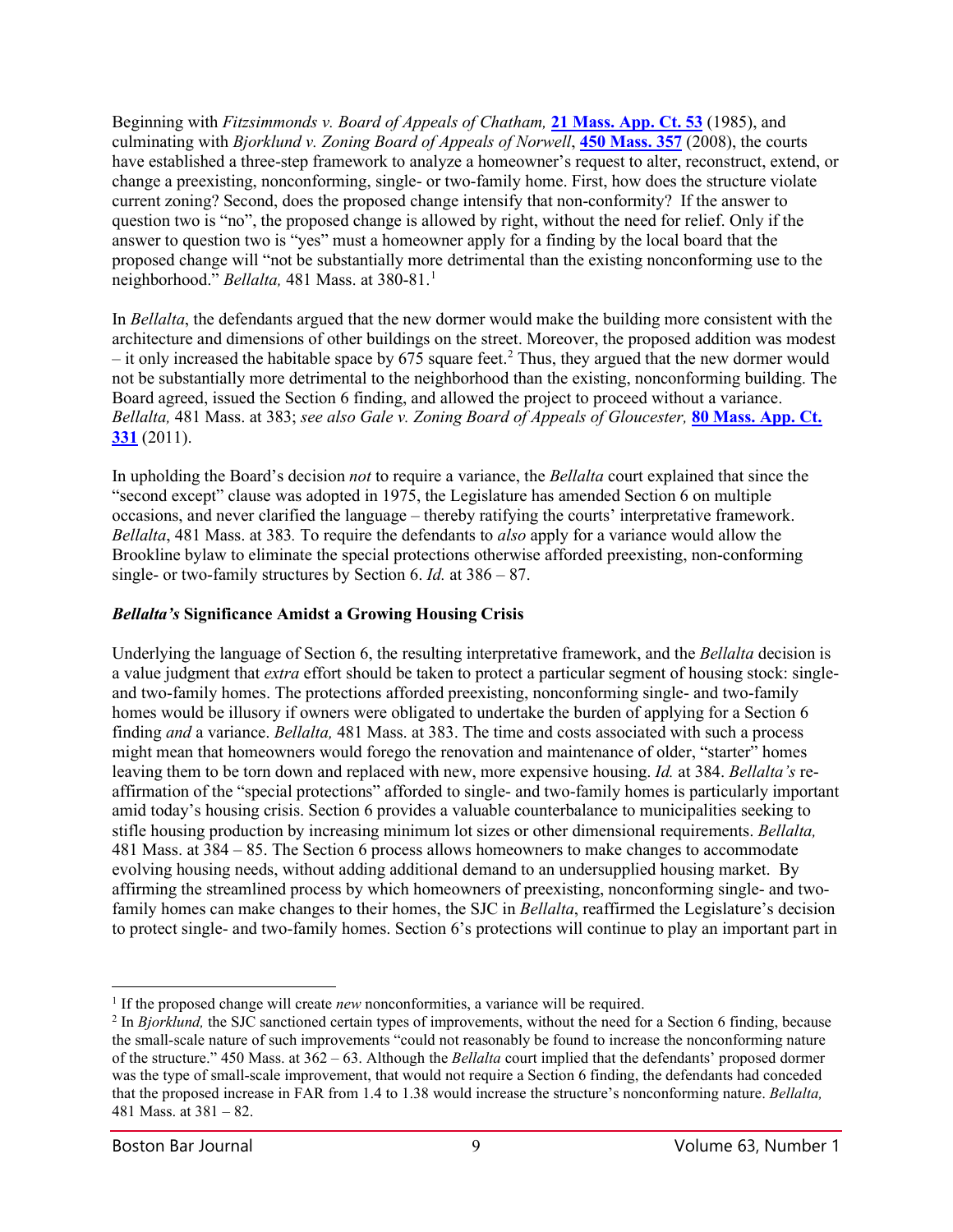helping to address Massachusetts' growing need for more habitable living space within an increasingly expensive and diminishing pool of available land.

*Kate Moran Carter is a shareholder at Dain \ Torpy. She represents clients in disputes concerning the ownership, operation, development, and use of real estate.*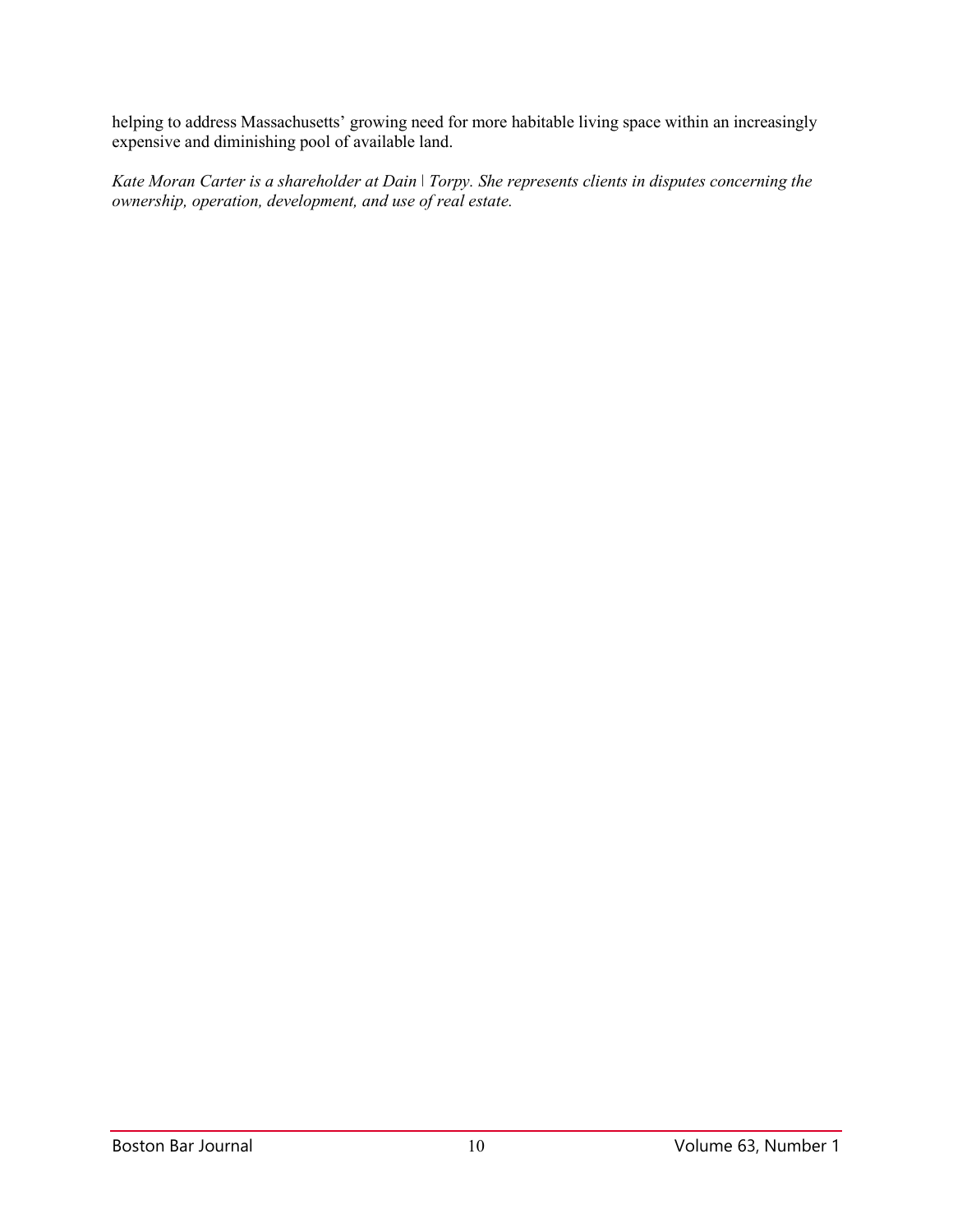# *Heads Up* Massachusetts Expands Voter Access By Pratt Wiley

The Automatic Voter Registration Act ("**[AVR Act](https://malegislature.gov/Laws/SessionLaws/Acts/2018/Chapter205)**"), **[St. 2018, c. 205](https://malegislature.gov/Laws/SessionLaws/Acts/2018/Chapter205)**, signed into law in 2018 by Governor Baker, promises to expand the number of enrolled voters able to participate in our democracy by removing some of the administrative burdens of registration. Effective January 1, 2020, AVR will replace the current "opt-in" voter registration system with an "opt-out" system through which the Registry of Motor Vehicles ("RMV") and MassHealth will identify and add eligible citizens residing in Massachusetts to the voter rolls. Individuals will automatically be registered to vote when they apply for or renew their: (1) driver's license, (2) state-sponsored health insurance, (3) Medicaid benefits, or (4) complete another qualifying transaction at a future-designated AVR agency. The AVR system will use citizenship information, already collected by AVR agencies to enroll voters. The AVR Act directs the Secretary of State to promulgate implementing regulations by July 31, 2019.

AVR expands on the landmark National Voter Registration Act of 1993 (popularly known as the "**[Motor](https://www.law.cornell.edu/uscode/text/52/20506)  [Voter Act](https://www.law.cornell.edu/uscode/text/52/20506)**."). The Motor Voter Act eased the voter registration and maintenance process by requiring states to provide citizens with the opportunity to register to vote when applying for a driver's license or otherwise engaging with a state agency that provides public assistance. Agencies that already participate in the Motor Voter Registration will continue to do so even if they are not designated as AVR agencies.

### **How It Will Work**

Individuals transacting business at AVR agencies will be asked to provide sworn or verified information of their (a) legal name, (b) age, (c) residence, (d) citizenship, and (e) an electronic signature. AVR agencies must inform individuals of voter eligibility requirements and specify that non-citizens are ineligible and must decline to register to vote. The AVR Act requires AVR agencies to inform applicants that, unless they opt-out, their transaction at the agency will operate as a registration and attestation of their eligibility to vote. Eligible residents who do not decline will automatically be registered to vote as of the date of the qualifying agency transaction. The AVR Act does not change the requirement that voters be registered at least 21 days prior to an election.

AVR agencies will electronically transmit the collected personal information and signatures to the Secretary of State, unless an address is designated as confidential pursuant to G.L. c. 9A, § 8, or any collected information is not internally consistent or otherwise reliable. **[G.L. c. 51, § 42G ½\(e\)](https://malegislature.gov/Laws/SessionLaws/Acts/2018/Chapter205)**, as amended by the AVR Act. The Secretary in turn will transmit the received data to the board of registrars or election commission in the registrant's home city or town. *Id*.

Individuals automatically registered by an AVR agency will have a second opportunity to decline registration (or to select a party affiliation) by responding within 21 days to the notification of registration mailed by their local voter registrars. Voters who do not respond within the 21 days will be deemed registered as of the date they completed their eligible transaction with the designated AVR agency. Additionally, to reduce inaccurate registrations, local registrars will use the **[Electronic Registration](https://ericstates.org/)  [Information Center](https://ericstates.org/)** to notify and confirm registrars new registration addresses. **Protections Afforded by the AVR Act**

The Secretary of State is directed by the AVR Act to promulgate regulations to protect the confidentiality of addresses and the reliability of citizenship information.

#### o **Address Confidentiality**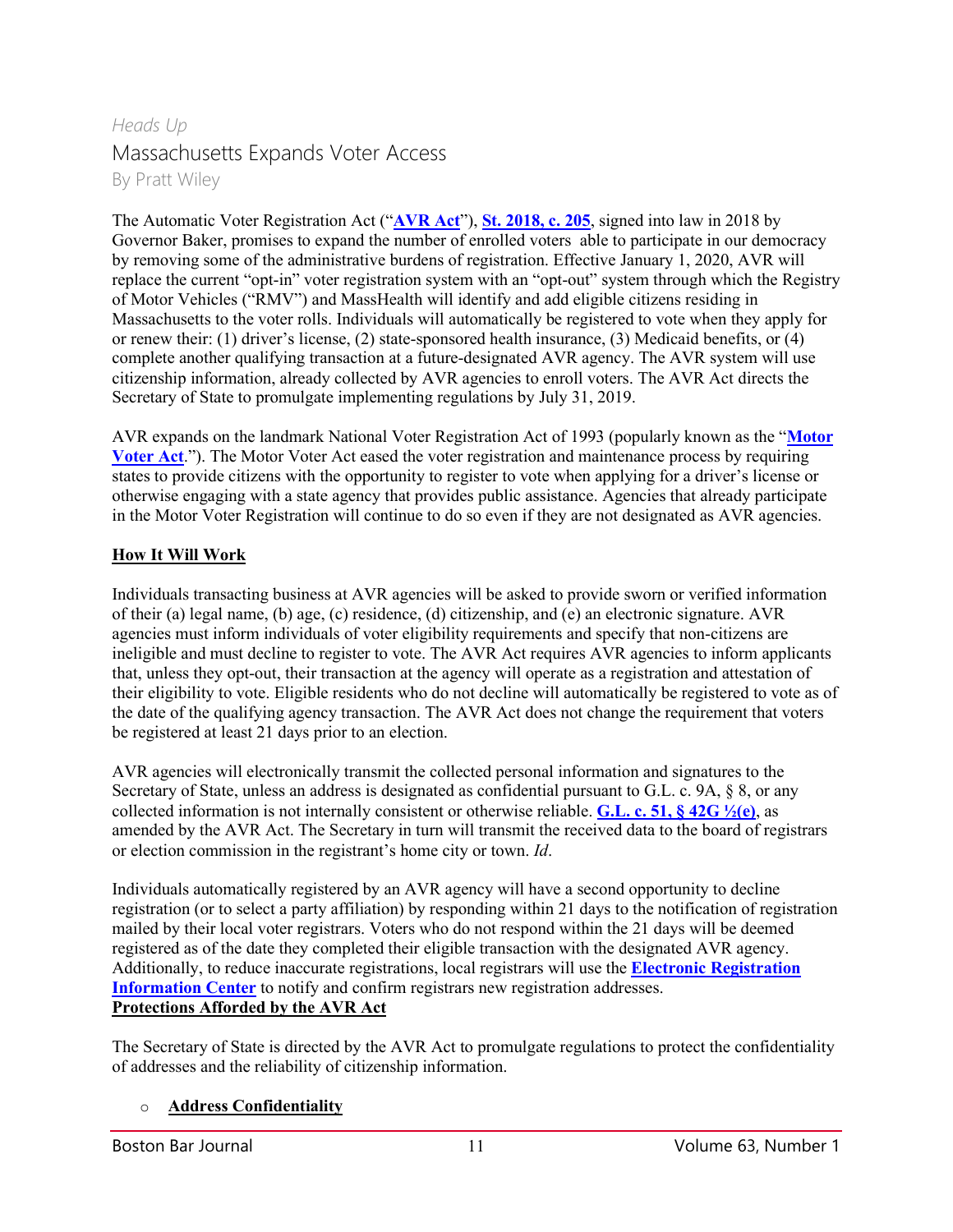Victims of domestic violence, sexual assault, or stalking in particular are concerned that their name and address information will not remain confidential when provided to a government agency. Recognizing that public policy is not served if people refrain from registering to vote or, more critically, obtaining necessary driver licenses or health services, out of fear for their safety, states that have implemented AVR have taken great care to assure the public that AVR will not increase the risk that their contact information will be publicly shared.

In Massachusetts, **[current election regulations](https://www.mass.gov/files/documents/2017/09/13/950cmr49.pdf)** prohibit registrars and election commissioners from publishing on the voter rolls, the name and residence of voters who are protected by the **[Address](https://www.sec.state.ma.us/acp/acphowto.htm#acp1)  [Confidentiality Program](https://www.sec.state.ma.us/acp/acphowto.htm#acp1)** ("ACP") administered by the Secretary of State, protected by a court order, residents in protective shelters, or for whom a chief of police has submitted an affidavit attesting that the voter is entitled to have certain information withheld from the public under G.L. c. 265, § 24C. Under the ACP, domestic violence victims who have relocated are also provided with a substitute address to use in transactions with the RMV and other state entities. As inserted by the AVR Act, G.L. c. 51, § 65(e) requires the Secretary of State to adopt regulations addressing confidentiality program participants under the ACP who interact with the RMV, MassHealth, and other AVR agencies.

## o **Citizenship Questions**

A common concern regarding AVR and other voter registration modernization is that ineligible residents will be unintentionally registered to vote. Massachusetts, like every other state, **[allows documented](https://www.mass.gov/regulations/540-CMR-23-licensing-certification-and-operating-requirements-for-professional-driving)  [noncitizens to obtain driver's licenses](https://www.mass.gov/regulations/540-CMR-23-licensing-certification-and-operating-requirements-for-professional-driving)** with proof of lawful residence. California, unlike Massachusetts, allows undocumented aliens to obtain a special driver's license and implemented AVR in 2018. While California did experience some initial technical difficulties after implementing AVR, **[state officials](https://www.latimes.com/politics/la-pol-ca-dmv-voter-registration-error-20180905-story.html)  [reported](https://www.latimes.com/politics/la-pol-ca-dmv-voter-registration-error-20180905-story.html)** that "**no people in the country illegally — [who are eligible to get a special driver's license](https://www.latimes.com/politics/la-pol-ca-dmv-voter-registration-error-20180905-story.html)  in California — [were mistakenly registered to vote](https://www.latimes.com/politics/la-pol-ca-dmv-voter-registration-error-20180905-story.html)**," and the Brenner Center for Justice did not report any incidents of non-citizens voting in California.

G.L. c. 51,  $\S$  42G  $\frac{1}{2}$  (a)(1), as inserted by the AVR Act, allows only state agencies that collect "reliable" citizenship information" to participate in the AVR program. Agencies are deemed to collect reliable citizenship information if they "(i) request, in a clear, understandable and consistently stated manner, that customers affirm their citizenship status; and, (ii) collect a signed affirmation of citizenship status or documentary proof of citizenship status such that records of citizens are segregable from non-citizens." In Massachusetts, **[citizenship and immigration status](https://www.masslegalservices.org/system/files/library/Understanding%20eligibility%20of%20non-citizens%20Mar%202018.pdf)** is also verified when determining eligibility for Medicaid benefits and state-subsidized healthcare insurance. Voters registered under the AVR will not be liable for a false claim to citizenship unless they affirmatively assert such eligible citizenship after being notified that their transaction with the agency serves as an attestation of eligibility unless they decline to register and that noncitizens are not eligible to vote.

# **Impact of AVR**

With the **[AVR Act](https://malegislature.gov/Laws/SessionLaws/Acts/2018/Chapter205)**, Massachusetts joins California, Georgia, Oregon, West Virginia, and eleven other states and the District of Columbia to enact AVR. The AVR policy represents a continued progression in Massachusetts towards the "**[modernization of the registration process through continued expansion](http://web.mit.edu/supportthevoter/www/files/2014/01/Amer-Voting-Exper-final-draft-01-09-14-508.pdf)  [of online voter registration and expanded state collaboration in improving the accuracy of voter](http://web.mit.edu/supportthevoter/www/files/2014/01/Amer-Voting-Exper-final-draft-01-09-14-508.pdf)  [lists.](http://web.mit.edu/supportthevoter/www/files/2014/01/Amer-Voting-Exper-final-draft-01-09-14-508.pdf)**" According to the Brennan Center, which has published a **[comprehensive report](https://www.brennancenter.org/sites/default/files/publications/2019_04_AVR_Report_Final_0.pdf)** measuring the impact of AVR across the nation, since first being adopted by Oregon in 2014, "AVR markedly increases the number of voters being registered — increases in the number of registrants ranging from 9 to 94 percent. These registration increases are found in big and small states, as well as states with different partisan makeups." For example, **[Oregon](https://www.brennancenter.org/analysis/vrm-states-oregon)** registered more than 200,000 citizens in the first six months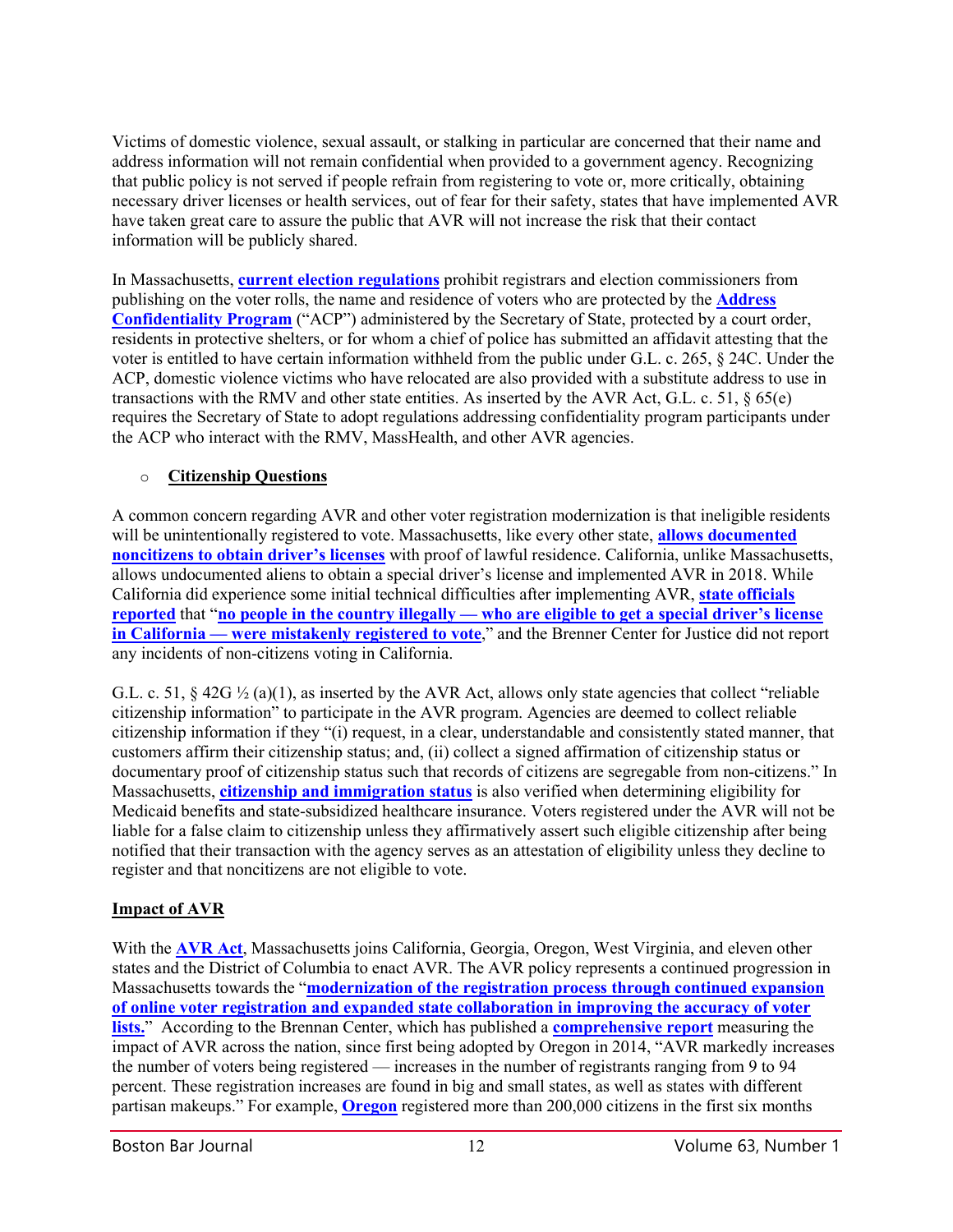following implementation, a rate over 16 times greater than registered by the DMV under the previous system. Rhode Island and Connecticut, have implemented variations of AVR, and Rhode Island's voter registration has **[increased 47%](https://www.brennancenter.org/sites/default/files/publications/2019_04_AVR_Report_Final_0.pdf)** since its implementation. In **[California](https://www.latimes.com/politics/la-pol-ca-dmv-voter-registration-error-20180905-story.html)**, more than 1.4 million voter registration files were transmitted from the DMV to state election officials in the first four months of implementation. In fact, an **[estimated 27 million eligible persons](https://www.demos.org/research/automatic-voter-registration-finding-americas-missing-voters)** would be added to voter rolls across the country if every state adopted automatic voter registration.

President Obama reminded us that we cure the ills in our democracy with more democracy. Automatic voter registration promises to do that by removing outdated and unnecessary barriers to voter engagement. As with all reforms, we must ensure AVR's implementation adheres to the spirit and intent of the law. But once fully implemented, thousands of our family members, friends, and neighbors in Massachusetts will finally be able to have their voices heard from town halls to the White House

*Pratt Wiley is the President & CEO of the Partnership, Inc. He formerly served as the National Director of Voter Expansion for the Democratic National Committee, where he oversaw the Party's voting rights and voter protection initiatives, from 2013 to 2017*.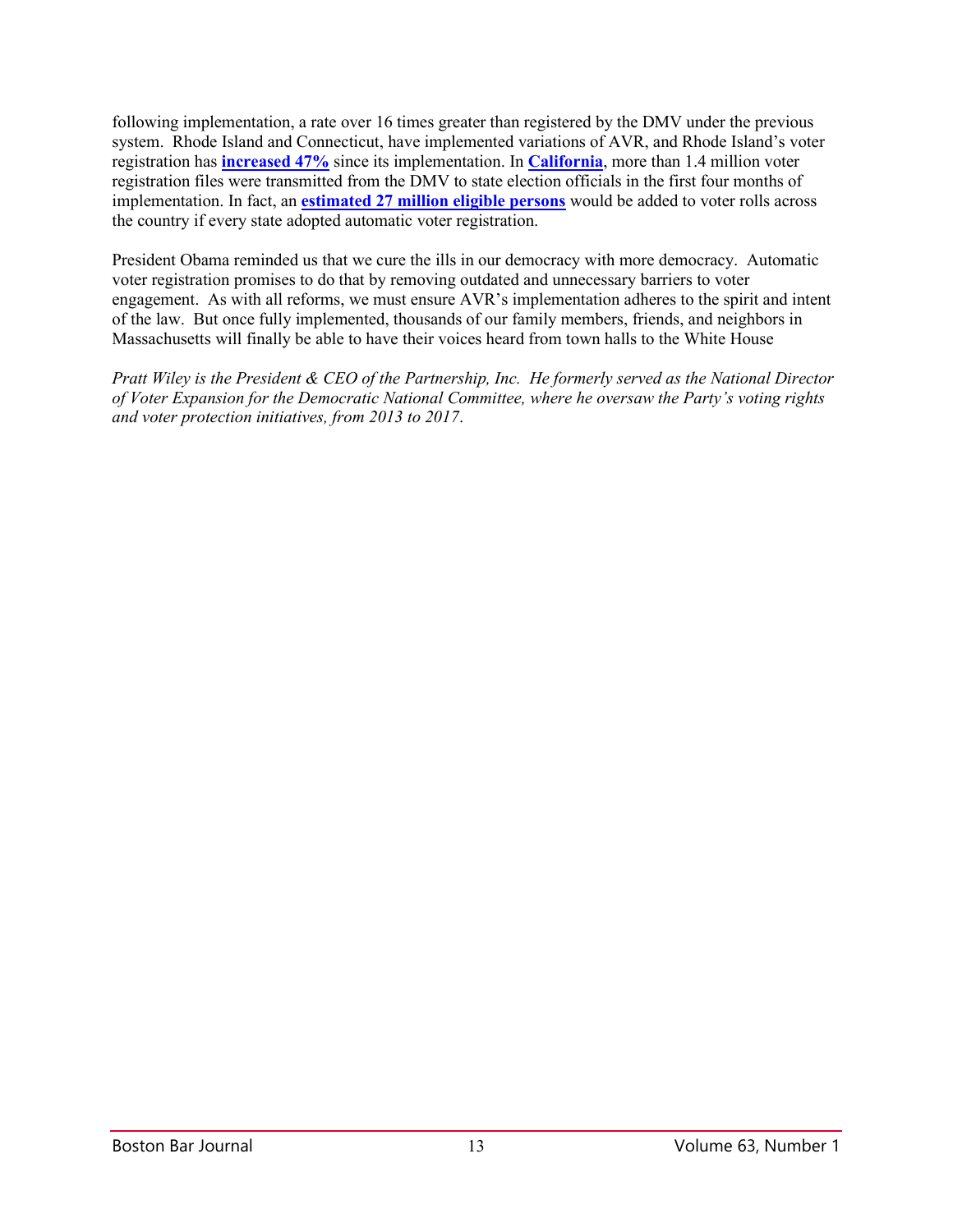# *Case Focus* Can Law Enforcement Officers Commit Any Crime While Off-Duty and Retain Their Pension? By Michael Sacco

In a unanimous decision in two companion cases, *Essex Regional Retirement Board v. Swallow* and *State Board of Retirement v. O'Hare*, **[481 Mass. 241](http://masscases.com/cases/sjc/481/481mass241.html)** (2019) (*Swallow*/*O'Hare*)*,* the Supreme Judicial Court (SJC) has determined that a law enforcement officer will not be required to forfeit his pension after a criminal conviction unless there is a direct link — either factual or legal — between the officer's off-duty conduct and his position. This is the same standard to which other public employees in Massachusetts are held. This decision startled many in the public pension community. Only the legislature may change the standard to which law enforcement officers are held, by expanding the pension forfeiture statute's narrow scope.

#### **A Brief History of the Public Pension Forfeiture Law**

Pension forfeiture provisions have existed in the retirement statute since the retirement law was codified in Chapter 32 of the Massachusetts General Lawsin 1945. The statute states that if a public employee is convicted of certain enumerated statutory offenses or misappropriation of the employer's funds or property, the employee forfeits any right to a pension and receives a return of any contributions made to their annuity savings account. In 1986 however, the SJC held in *Collatos v. Boston Retirement Board*, **[396 Mass. 684](http://sll.gvpi.net/document.php?field=jd&value=sjcapp:396_mass._684)** (1986), that the legislature intended G. L. c. 32, § 15 (3A) to require forfeiture of a public employee's pension only if the employee was convicted of two state crimes, G. L. c. 268A, § 2 (corrupt gifts, offers or promises to influence official acts, corruption of witnesses) and G. L. c. 265, § 25 (attempted extortion), and thus the public employee's guilty plea to violating 18 U.S.C. Section 1951 (extortion) would not require pension forfeiture. The SJC construed the statute narrowly because of its penal character.

Shortly after the *Collatos* decision, the legislature amended the statute by inserting G. L. c. 32, § 15 (4), which provided an intermediate level of pension forfeiture if the criminal conviction was a "violation of the laws applicable to his office or position." While Section 15 (3A) required a complete forfeiture of pension rights, Section 15 (4) provided that a pension forfeiture would entitle the public employee to a return of his accumulated total deductions (funds withheld from the employee's weekly check and paid to the retirement system), less any interest accrued thereon.

The first SJC decision interpreting Section 15 (4) was *Gaffney v. Contributory Retirement Appeal Board*[,](http://masscases.com/cases/sjc/423/423mass1.html) **[423 Mass. 1](http://masscases.com/cases/sjc/423/423mass1.html)** (1996)*.* In *Gaffney*, the SJC held that a pension forfeiture was warranted when the superintendent of the Shrewsbury water and sewer department was convicted of larceny by common scheme for stealing the Town's money and property. *Id*. The SJC acknowledged that the legislature did not intend that a pension forfeiture should follow any and all criminal convictions. *Id*. at 5. Rather, "the substantive touchstone intended by the General Court is criminal activity connected with the office or position. . . . Looking to the facts of each case for a direct link between the criminal offense and the member's office or position best effectuates the legislative intent of § 15 (4)." *Id*. In *Gaffney*, the direct factual link between his employment and his criminal conviction was clear, and thus pension forfeiture was warranted.

### **Criminal Activity Not Limited to On-Duty Conduct**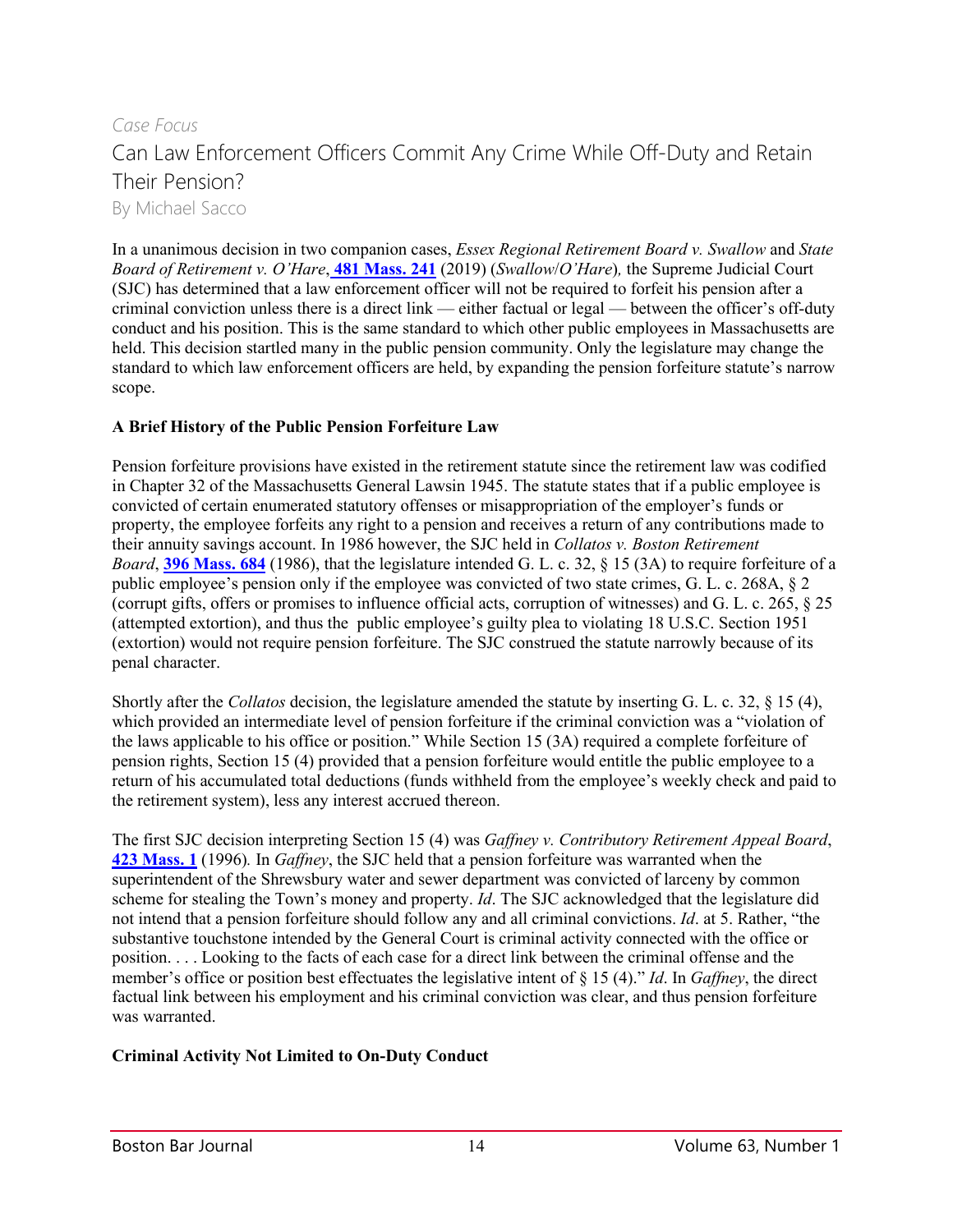In *Maher v. Justices of the Quincy Division of the District Court Department*, **[67 Mass. App. Ct. 612](http://masscases.com/cases/app/67/67massappct612.html)** (2006), the Appeals Court determined that a public employee's off-duty criminal conduct can result in pension forfeiture even if the criminal conviction did not involve a violation of a statute that specifically pertains to public employees or, unlike *Gaffney*, did not involve misappropriating the employer's funds or property. In *Maher*, the plaintiff was the chief plumbing and gas inspector for the City of Quincy. *Id*. at 613. He and another city employee broke into and entered the personnel office at city hall. There, the plaintiff reviewed his personnel file and stole a document or documents from the file. A few weeks later, a new mayor took office. The plaintiff took superannuation retirement and subsequently pleaded guilty breaking and entering in the daytime with intent to commit a felony, wanton destruction of property, and stealing personnel records and various documents. *Id*. His pension was forfeited, and the Appeals Court upheld the pension forfeiture, specifically referencing *Gaffney* and stating that the statutory requirement that the criminal activity be connected with the office or position "does not mean that the crime itself must reference public employment or the employee's particular position or responsibilities." *Id*. at 616.

### **The** *Durkin* **and** *Finneran* **Decisions**

Similarly in *Durkin v. Boston Retirement Board*, **[83 Mass. App. Ct. 116](http://masscases.com/cases/app/83/83massappct116.html)** (2013), a law enforcement officer's off-duty conduct resulted in forfeiture of his pension. Paul Durkin was a Boston Police Officer who became inebriated off-duty and used his service revolver to shoot a fellow off-duty police officer who was giving him a ride home. *Id*. at 117. Durkin pleaded guilty to assault and battery by means of a dangerous weapon, and the Boston Retirement Board forfeited his rights to a pension. *Id*. The Appeals Court upheld the retirement board's decision, noting that "Durkin engaged in the very type of criminal behavior he was required by law to prevent. This violation was directly related to his position as a police officer as it demonstrated a violation of the public's trust as well as a repudiation of his official duties. Clearly, at the heart of a police officer's role is the unwavering obligation to protect life, which Durkin himself recognized at his hearing. His extreme actions violated the integrity of the system which he was sworn to uphold." *Id*. at 119*.*

In *State Board of Retirement v. Finneran*, **[476 Mass. 714](http://masscases.com/cases/sjc/476/476mass714.html)** (2017), the SJC discussed the pension forfeiture statute's twenty-year evolution into two recognized types of "direct links" between a public employee's position and the crime committed: factual links and legal links. In cases involving factual links, a public employee's pension is subject to forfeiture under Section 15 (4) only when there is a direct factual connection between the public employee's crime and position. *Id*. at 720-21. Surprisingly, the court cited the *Durkin* case as an example of a direct factual link, noting that that crime had been committed with the police officer's service revolver. *Id*. at 721. In cases involving direct legal links, forfeiture is mandated under Section 15 (4) when a public employee commits a crime directly implicating a statute that applies to the employee's position. *Id*.

# *Swallow* **and** *O'Hare* **in the Appeals Court**

The *Durkin* and *Finneran* decisions implied that the plaintiff in *Durkin* may have kept his pension had he merely committed the offense with his personal weapon. In *Swallow*, a police officer who was on administrative leave was with his wife at their home. *Swallow/O'Hare*, 481 Mass. at 243. Swallow was drinking heavily and, after an argument, he grabbed his wife by the shirt, yelled at her, and waved his personal handgun in her face. *Id*. As she left the home and walked to a neighbor's driveway, she heard a single gunshot. *Id*. Swallow was subsequently arrested and ultimately pleaded guilty to assault and battery, discharge of a firearm within 500 feet of a building, assault by means of a dangerous weapon, multiple counts of improper storage of a firearm, and intimidation of a witness. *Id*. The retirement board forfeited Swallow's pension, largely relying on *Durkin*. *Id*. Although the District and Superior Courts reversed the retirement board's decision, the Appeals Court reinstated it, noting that Swallow's "use of a gun to threaten another's life violated the public's trust and repudiated his official duties." *Id*. at 244. *See*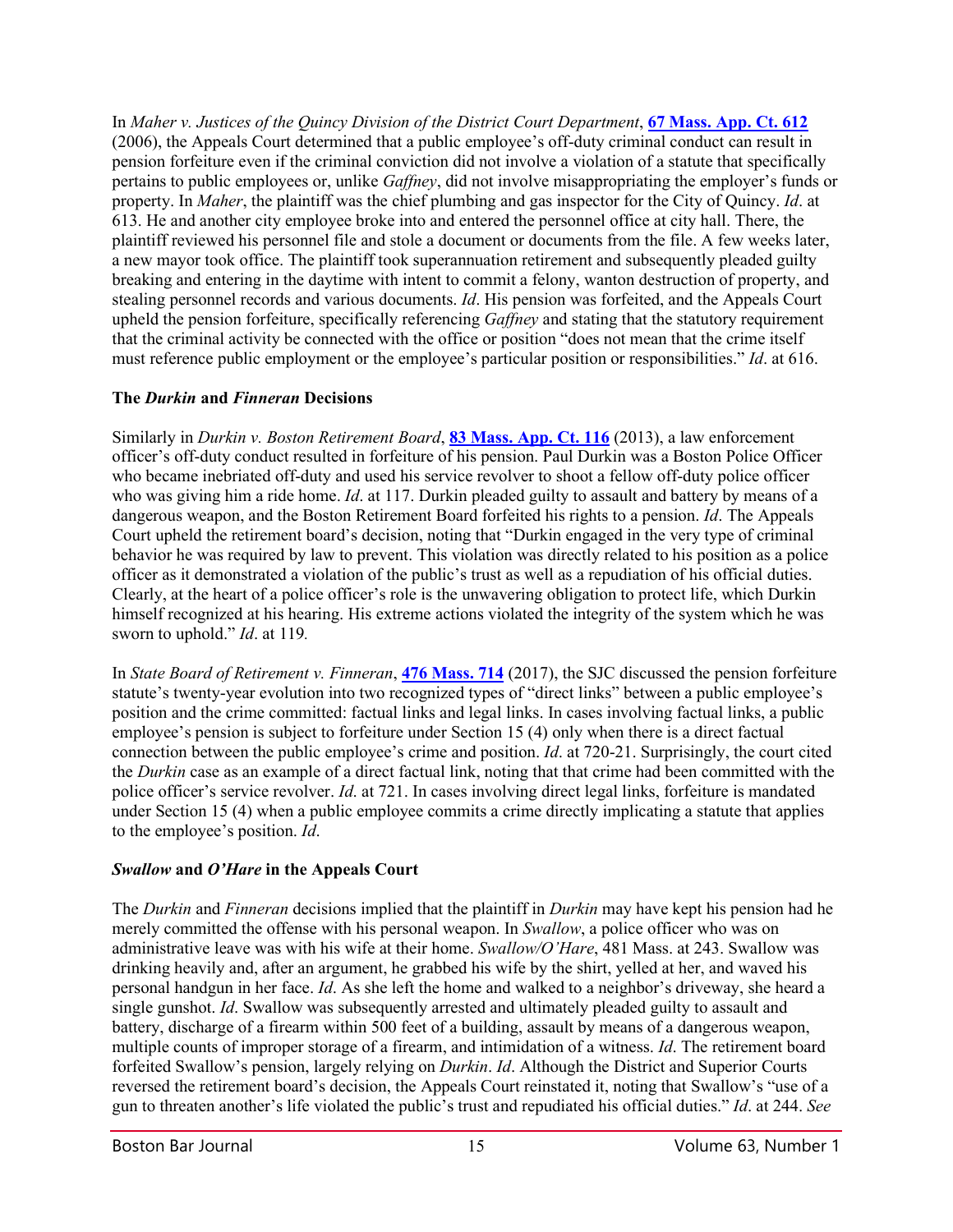*Essex Reg'l Ret. Bd. v. Justices of the Salem Div. of the Dist. Ct. Dep't*, **[91 Mass. App. Ct. 755](http://sll.gvpi.net/document.php?id=sjcapp:app17zb-5)**, 760 (2017).

Finally, in *O'Hare*, a state trooper communicated online with, and eventually arranged to meet with, an individual whom he believed to be a fourteen-year-old boy but was actually an undercover agent with the Federal Bureau of Investigation (FBI). *Swallow/O'Hare*, 481 Mass. at 244. The FBI arrested O'Hare and he pleaded guilty to a charge of using the Internet to attempt to coerce and entice a child under the age of eighteen years to engage in unlawful sexual activity. *Id*. The retirement board forfeited O'Hare's pension rights, finding that his conviction went "directly to the heart" of his responsibilities and obligations as a state police trooper. *Id*. The District and Superior Courts reversed the retirement board's decision. *Id*. at 244-45. Like the posture of *Swallow*, the Appeals Court reversed, holding that forfeiture was required because O'Hare's conduct violated the fundamental tenets of his role as a state police trooper, because protecting the vulnerable, including children, is at the heart of a police officer's role, and this repudiation of his official duties violated the public's trust and the integrity of the Massachusetts State Police. *Id*. at 245. *See State Bd. of Ret. v. O'Hare*, **[92 Mass. App. Ct. 555](http://sll.gvpi.net/document.php?id=sjcapp:app18r-2)**, 559 (2017).

## **SJC Changes Course**

As perhaps prophetically foretold in the reference to *Durkin* in the *Finneran* case, the SJC reversed both *Swallow* and *O'Hare* along similar lines. With respect to *Swallow*, the SJC held the retirement board should not have relied on *Durkin* for the proposition that forfeiture is mandatory after "a police officer violates the public trust and shirks his or her official duties." Although *Durkin* discussed the fundamental nature of the police officer's position and noted that the officer had violated the public trust by "engag[ing] in the very type of criminal behavior he was required by law to prevent," forfeiture was ultimately grounded on the factual connections between the officer's position and the criminal activity. *Swallow/O'Hare*, 481 Mass. at 251. In *O'Hare*, the SJC rejected the retirement board's argument that there is an exception to the proposition that pension forfeiture should not follow "as a consequence of any and all criminal convictions" for law enforcement officials because of their "special position" in our society. In rejecting this position, the SJC stated emphatically, "[t]his is precisely the kind of unfettered breadth that we have consistently avoided." *Id*. Accordingly, in both cases the SJC acknowledged the repugnant nature of the criminal offenses, but nevertheless reinstated the pensions. *Id*. at 254. In *O'Hare*, the SJC also summarily rejected the argument that there was a "legal link" between the criminal conduct and a violation of the "laws" applicable to State police. *Id*. at 252-53. The retirement board, relying on *State Board of Retirement v. Bulger*, **[446 Mass. 169](http://masscases.com/cases/sjc/446/446mass169.html)** (2006), in which the SJC found that perjury and obstruction of justice convictions violated the Code of Professional Responsibility for Clerks of the Courts and thus were a violation of the laws applicable to the office or position, had posited that the "laws" applicable to State police include the rules and regulations issued by the colonel of the State police pursuant to G. L. c. 22C §§ 3 and 10*. O'Hare* at 252. It argued that they function as a "code of conduct" and require that State troopers "avoid conduct that brings the State police into disrepute and obey all laws of the United States and the local jurisdiction." *Id*. at 252. Unpersuaded, the SJC found that if the legislature wanted to include rules and regulations that do not have the force of law, it would have said so, as it had in the preceding section of the statute. *Id*. at 252-53. The SJC distinguished the circumstances in *Swallow* and *O'Hare* from the holding in *Bulger*, where a clerk-magistrate committed perjury in violation of the Code of Professional Responsibility for Clerks of Court — because the Code has "the force of law." *Id*. at 253.

Many were surprised by the SJC's refusal to hold police officers to the higher standard under pension forfeiture laws that had previously been applied to discharge for off-duty conduct, such as in *Police Commissioner of Boston v. Civil Service Commission,* **[39 Mass. App. Ct. 594](http://sll.gvpi.net/document.php?field=jd&value=sjcapp:39_mass._app._ct._594)**, 601 (1996) (officer lost his firearm while intoxicated and verbally abused other officers); *McIsaac v. Civil Serv. Comm'n*, **[38 Mass.](http://sll.gvpi.net/document.php?field=jd&value=sjcapp:38_mass._app._ct._473)  [App. Ct. 473](http://sll.gvpi.net/document.php?field=jd&value=sjcapp:38_mass._app._ct._473)**, 475-76 (1995*)* (officer negligently handled firearm while intoxicated and verbally abused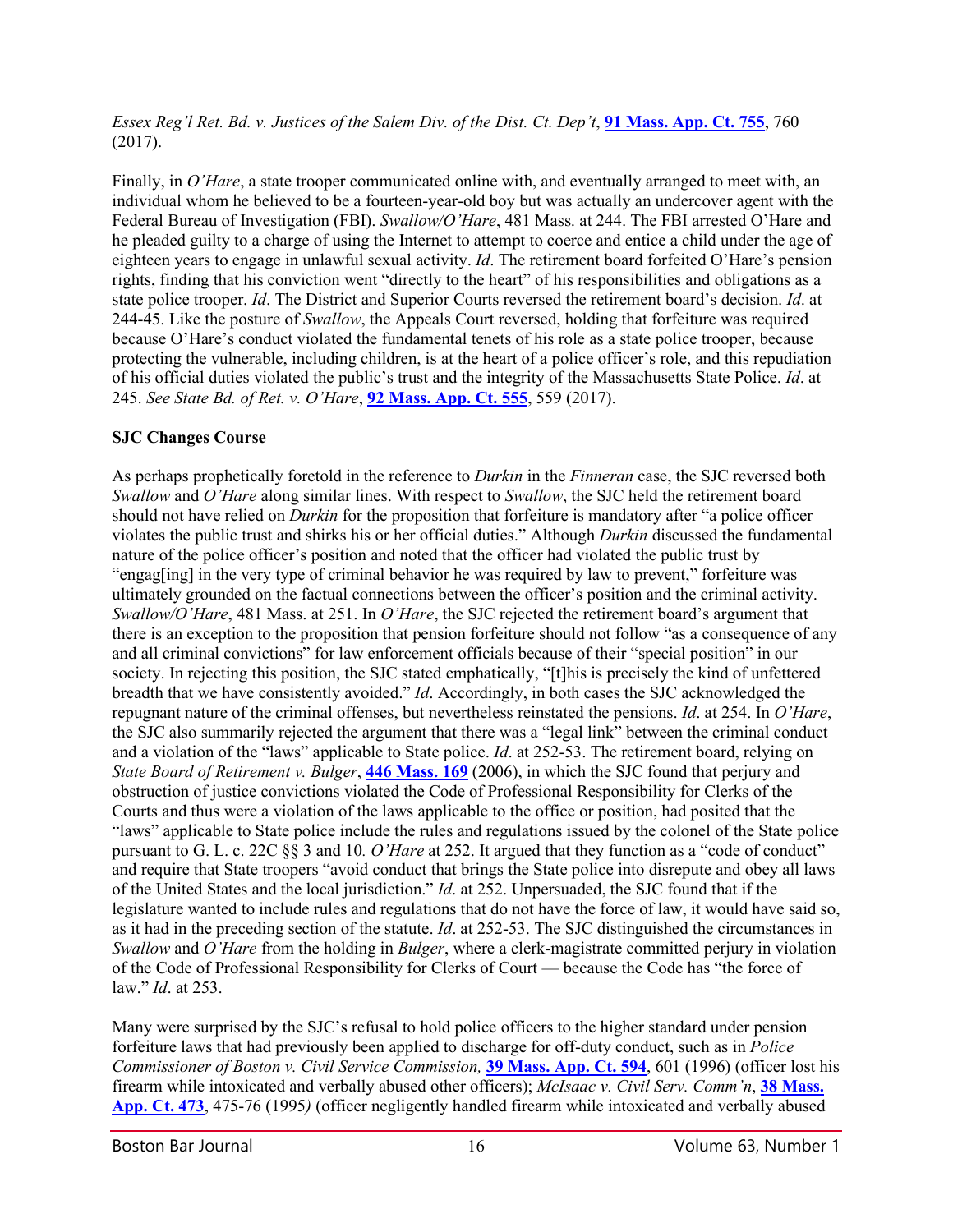other officers); *Comm'rs of Civil Serv. v. Mun. Ct. of the Brighton Dist.*, **[369 Mass. 166](http://sll.gvpi.net/document.php?field=jd&value=sjcapp:369_mass._166)**, 170-71 (1975), and *Patuto v. Comm'rs of Civ. Ser.*, 429 U.S. 845 (1976) (upholding discharge of off-duty police officer who accompanied others while they uttered forged money orders). Perhaps less surprising is the SJC's rejection of the argument that pension forfeiture can be triggered under Section 15 (4) by a violation of a rule or regulation or code of conduct which does not have the force of law. Implicit in its ruling, however, is that had the statute so provided, pension forfeiture would have surely resulted in *O'Hare*.

### **Looking Forward**

Unless the legislature further amends Section 15 (4), police officers will be treated no differently than other public employees in assessing pension forfeiture for criminal activity. Interestingly, legislation has been filed to further restrict the scope of Section 15 (4). If enacted, it would limit a complete pension forfeiture to cases in which the prosecutor included such a penalty in the sentencing recommendation, and in the absence of such a recommendation, the local retirement board could implement a partial forfeiture based on its discretion and the facts and circumstances of the particular criminal conviction. In my view, the Legislature should follow the Court's lead in extending the pension forfeiture's statute's reach to offduty law enforcement officers' conduct as it has in upholding employment termination proceedings. As the Appeals Court noted in *Police Commissioner of Boston v. Civil Service Commission*, **[22 Mass. App.](http://masscases.com/cases/app/22/22massappct364.html)  [Ct. 364, 371](http://masscases.com/cases/app/22/22massappct364.html)** (1986): "Police officers must comport themselves in accordance with the laws that they are sworn to enforce and behave in a manner that brings honor and respect for rather than public distrust of law enforcement personnel. They are required to do more than refrain from indictable conduct. Police officers are not drafted into public service; rather, they compete for their positions. In accepting employment by the public, they implicitly agree that they will not engage in conduct which calls into question their ability and fitness to perform their official responsibilities." *See also Falmouth v. Civ. Serv. Comm'n*, **[61 Mass. App. Ct. 796, 801-802](http://masscases.com/cases/app/61/61massappct796.html)** (2004) ("[p]olice officers must … behave in a manner that brings honor and respect for rather than public distrust of law enforcement personnel. This applies to offduty as well as on-duty officers.") While I recognize the financial impact a pension forfeiture will often have on the pensioner's family, that should be a consideration before the law enforcement officer commits a crime that puts their family at perilous financial risk.

*Attorney Sacco founded the Law Offices of Michael Sacco, P.C. on March 20, 2006, having practiced in various Boston law firms in the preceding 12 years. Since entering private practice in 1994, Attorney Sacco's practice has focused exclusively in the representation of public pension systems in Massachusetts.*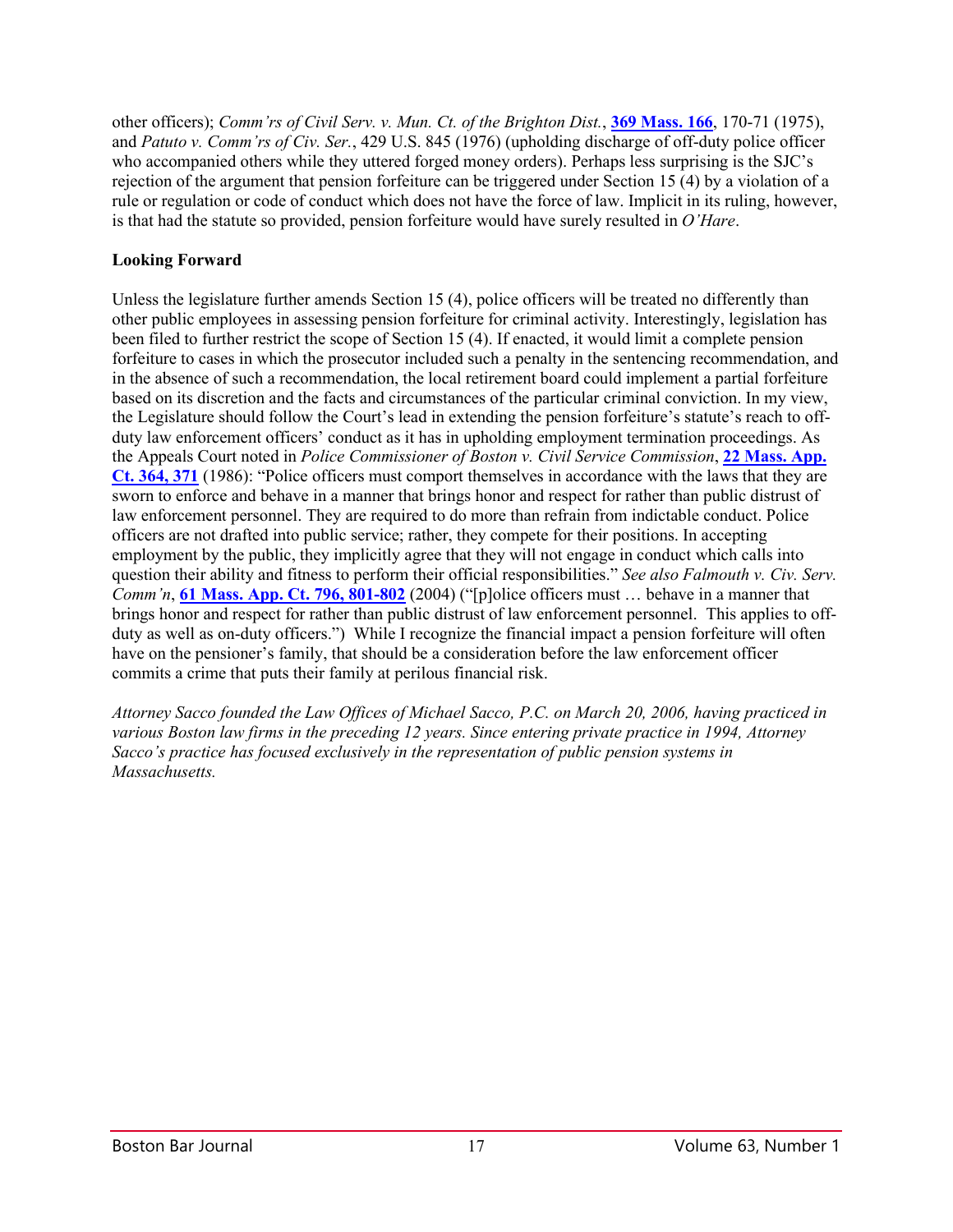# *Legal Analysis* Gelfgatt, Jones, and the Future of Compelled Decryption By Eric A. Haskell

As great quantities of data have come to repose in electronic devices, obtaining access to the content of those devices has come to be greatly important to law enforcement in many criminal investigations. It sometimes happens that law enforcement has a right—typically pursuant to a search warrant—to search for data on a particular device, but is prevented from doing so by the presence of a password or other "key" that makes the data inaccessible or unreadable. Law enforcement sometimes can bypass the password on its own. See generally O.S. Kerr & B. Schneider, [Encryption Workarounds,](https://papers.ssrn.com/sol3/papers.cfm?abstract_id=2938033) 106 Geo. L.J. 989 (2018). But, other times, the only practical way law enforcement can execute the search is with the help of a person who knows the password. Because the person who knows the password often is the suspect, their help generally is available only if compelled by court order. Such "compelled decryption" implicates not only the constitutional requirement that the search of the device be "reasonable," but also the suspect's constitutional privilege against compelled self-incrimination.

## **Basic Principles of the Privilege Against Self-Incrimination**

The Fifth Amendment to the federal Constitution provides that "[n]o person . . . shall be compelled . . . to be a witness against himself . . . ." Article 12 of the Massachusetts Declaration of Rights similarly provides that "[n]o subject shall . . . be compelled to accuse, or furnish evidence against himself." Decisional law has interpreted these privileges to bar the government from: (1) compelling a person; (2) to make a testimonial communication; (3) that is incriminating. [Fisher v. United States,](https://caselaw.findlaw.com/us-supreme-court/425/391.html) 425 U.S. 391, 408 (1976)[; Commonwealth v. Burgess,](http://masscases.com/cases/sjc/426/426mass206.html) 426 Mass. 206, 218 (1997).

The privilege does not protect against compelled provision of a physical identifier such as fingerprints, a blood sample, or a handwriting exemplar. See generally [Schmerber v. California,](https://caselaw.findlaw.com/us-supreme-court/384/757.html) 384 U.S. 757, 767 (1966); [Commonwealth v. Brennan,](http://masscases.com/cases/sjc/386/386mass772.html) 386 Mass. 772, 776-83 (1982). This is because such identifiers do not "extort[] . . . information from the accused" or "attempt to force him to disclose the contents of his own mind," and thus are not viewed as sufficiently "testimonial" for the privilege to attach. Doe v. [United States,](https://caselaw.findlaw.com/us-supreme-court/487/201.html) 487 U.S. 201, 210-11 (1988). Nor does the privilege shield documents from being disclosed pursuant to compulsion, even if their contents are incriminating. [United States v. Hubbell,](https://caselaw.findlaw.com/us-supreme-court/530/27.html) 530 U.S. 27, 35-36 (2000). This is because "the creation of those documents was not 'compelled' within the meaning of the privilege." Id.

The privilege may apply where the mere act of producing a document or a thing is "testimonial" in that it implies an incriminating assertion of fact, such as: that the demanded object exists; that the object produced is authentic; or that the suspect possesses or controls the object. Fisher, 425 U.S. at 410; [Commonwealth v. Hughes,](http://masscases.com/cases/sjc/380/380mass583.html) 380 Mass. 583, 588-93 (1980). But this "act of production" doctrine does not apply where law enforcement already has independent evidence of the incriminating assertions that the act of production would imply. In other words, if the act of production "adds little or nothing to the sum total of [law enforcement's] information," then any facts implied by the act of production are "foregone conclusions" and the privilege does not apply. Fisher, 425 U.S. at 411; Hughes, 380 Mass. at 592.

### **Commonwealth v. Gelfgatt**

In Gelfgatt, the defendant was arrested in connection with a complex fraud scheme that involved the creation and recording of forged mortgage assignments. [Commonwealth v. Gelfgatt,](http://masscases.com/cases/sjc/468/468mass512.html) 468 Mass. 512, 514- 15 (2014). On the day of his arrest, investigators seized several encrypted devices from his home and also interviewed the defendant, who asserted that he was capable of decrypting them. Id. at 516-17. After the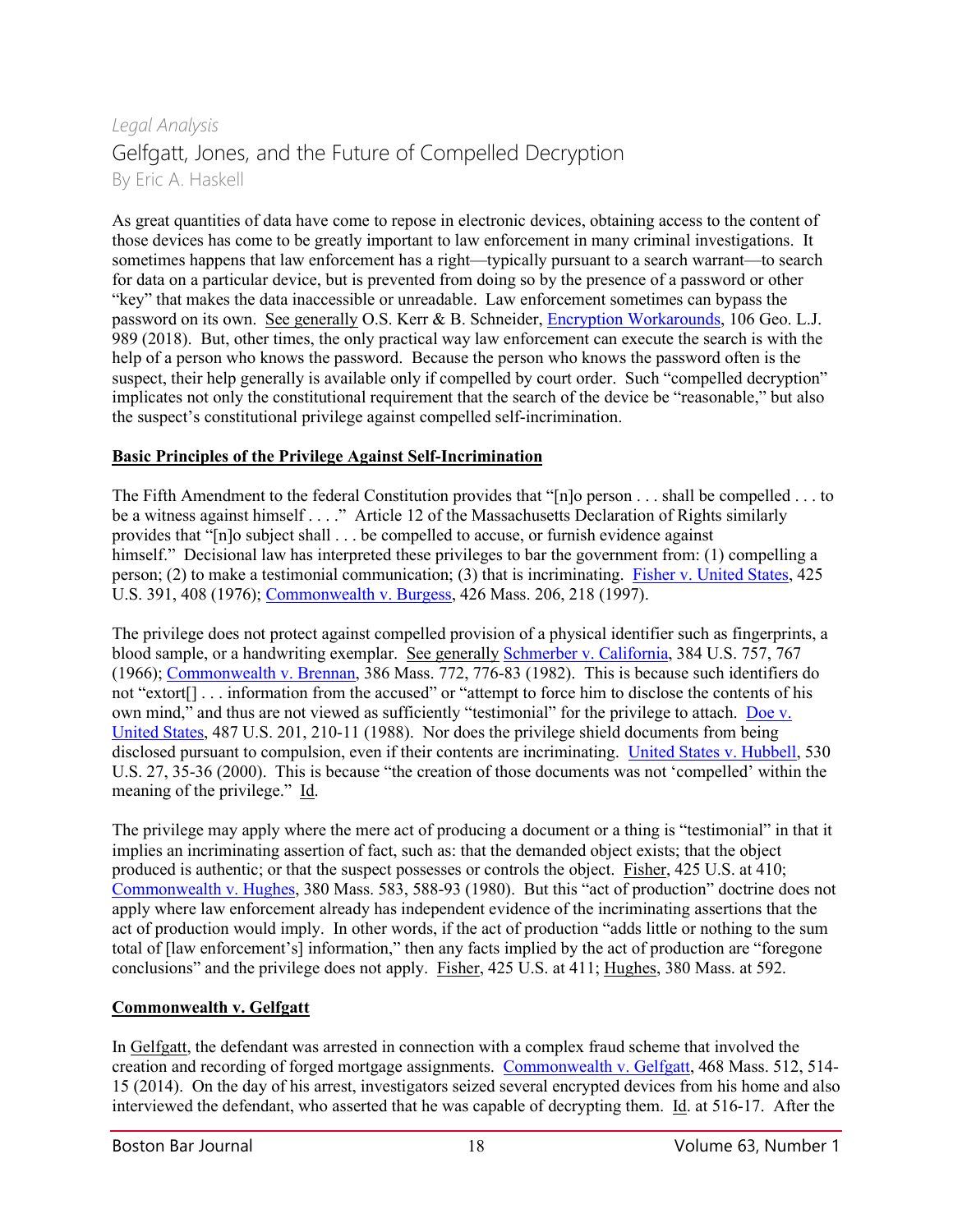defendant was charged with forgery, uttering, and attempted larceny, the Commonwealth filed a motion seeking to compel him to enter the passwords into the encrypted devices. Id. at 517-18 & n.10. The Superior Court denied the motion and reported the case to the SJC.

The SJC determined that the contents of the devices were not privileged on self-incrimination grounds because they had been "voluntarily created by the defendant in the course of his real estate dealings." Id. at 522 n.13. The SJC then held that the defendant's act of entering the passwords would be a testimonial act of production, because it would implicitly acknowledge his "ownership and control of the computers and their contents." Id. at 522. But, the SJC continued, the defendant had already acknowledged as much in his statement to the police; thus, any facts implied by his entering the passwords were foregone conclusions. Id. at 523-24. In doing so, the SJC commented that the "foregone conclusion" exception would apply where law enforcement already was aware of "(1) the existence of the evidence demanded; (2) the possession or control of that evidence by the defendant; and (3) the authenticity of the evidence." Id. at 522 (citing Fisher, 425 U.S. at 410-13).

## **Commonwealth v. Jones**

In Jones, the defendant was arrested and later charged with sex trafficking and deriving support from prostitution. [Commonwealth v. Jones,](http://masscases.com/cases/sjc/481/481mass540.html) 481 Mass. 540, 543-44 (2019). At the time of his arrest, he possessed a cellular telephone that, the police learned from other sources, he had used to facilitate prostitution transactions. Id. The Commonwealth filed a motion seeking to compel him to decrypt the telephone (although, as discussed below, the motion imprecisely described what it sought to compel him to do). The motion judge demurred, interpreting Gelfgatt to require the Commonwealth to establish "(1) the existence of the evidence demanded; (2) the possession or control of that evidence by the defendant; and (3) the authenticity of the evidence," and concluding that the Commonwealth had failed to demonstrate those propositions with "reasonable particularity." Id. at 545, 548, 553 n.14. The Commonwealth subsequently made a renewed motion, furnishing additional evidence that, it argued, showed that the defendant's knowledge of the telephone's password was a foregone conclusion. Id. But the motion judge declined to consider the newly-furnished evidence without a showing that it had been unknown or unavailable to the Commonwealth at the time of the initial motion. Id. at 545, 558-59. The Commonwealth then sought relief before a single justice of the SJC, who reserved and reported the case to the full Court on three questions: (1) what burden of proof the Commonwealth must bear to establish the "foregone conclusion" exception to the privilege under Gelfgatt; (2) whether the Commonwealth had met that burden; and (3) whether the Commonwealth was required, in a renewed Gelfgatt motion, to show that any newly-furnished evidence had been unknown or unavailable at the time of the initial motion.

Before answering those questions, the SJC addressed a threshold issue: What factual assertions must the Commonwealth demonstrate are "foregone conclusions" in order to obtain a Gelfgatt order? The SJC answered that, when the Commonwealth seeks to compel a defendant to enter a password into a device, "the only fact conveyed . . . is that the defendant knows the password, and can therefore access the device." Id. at 547-48. The Court rejected the proposition that the compelled entry of a password also asserts the defendant's ownership and control of the device, observing that "individuals may very well know the password to an electronic device that is owned and controlled by another person." Id. at 547 n.8. Accordingly, the SJC concluded, the Commonwealth may invoke the "foregone conclusion" exception simply by showing that the defendant knows the password. Id.

Turning to the reported questions and relying on article 12, the SJC held that the Commonwealth must make that showing beyond a reasonable doubt. Id. at 551-55. Applying that standard, the Court found that the Commonwealth had shown the defendant's knowledge of the password beyond a reasonable doubt, where: (1) the defendant possessed the telephone at the time of his arrest; (2) one month before his arrest, when asked by the police for his number, the defendant had provided the telephone's number; (3) a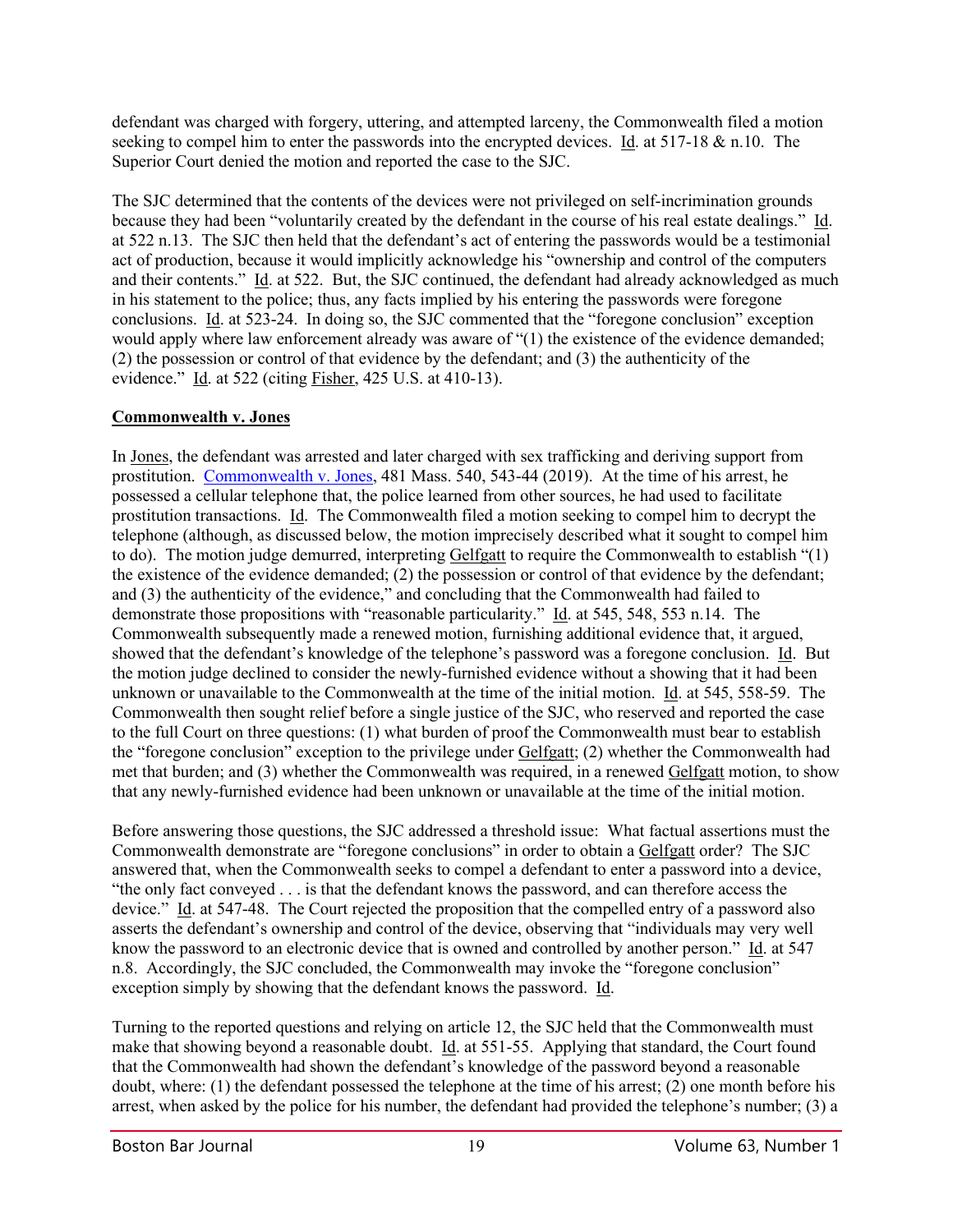woman told the police that the defendant used the telephone to facilitate prostitution transactions; (4) the telephone's subscriber records were associated with a second number that was associated with the defendant; and (5) the telephone's cellular site location information (CSLI) placed it in the same locations at the same times as another telephone that was confirmed to belong to the defendant. Id. at 555-58 ("[S]hort of a direct admission, or an observation of the defendant entering the password himself and seeing the phone unlock, it is hard to imagine more conclusive evidence of the defendant's knowledge of the [telephone's] password."). Finally, the Court found that the motion judge abused his discretion by declining to consider evidence presented in the Commonwealth's renewed motion that was not shown to have been unknown or unavailable at the time of the initial motion. Id. at 558-61. The Court observed that a Gelfgatt motion, "[m]uch like a search warrant application," is an "investigatory tool," the factual support for which may evolve over the course of an investigation. Id. at 559-60.

## **The Future of Compelled Decryption**

Although Gelfgatt and Jones mark the SJC as a national leader on compelled decryption issues, important questions remain to be answered.

# • **Non-Gelfgatt Decryption Procedures**

The order in Gelfgatt required the defendant to appear at a digital forensic lab, to enter the password into each device, and "immediately [to] move on . . . . " 468 Mass. at 517 n.10. It also forbade the Commonwealth from viewing or recording the password entered by the defendant. Id. In contrast, the order sought in Jones was "not perfectly clear" as to what it would require the defendant to do, but "suggested that it sought to require the defendant to make a written disclosure of the actual password." 481 Mass. at 546 n.9. Acknowledging the possible infirmity with such a procedure, the SJC construed the order sought in Jones as tracking the one sought in Gelfgatt, and approved its issuance on that basis. Id.

The SJC was correct to hesitate when faced with a request to compel the defendant to disclose his password to law enforcement. This is because the compelled disclosure of a password is not a testimonial act of production to which the "foregone conclusion" exception might apply: Rather, it is a "pure" testimonial statement to which the "foregone conclusion" exception cannot apply. See id. (acknowledging as much in dicta); see also [United States v. Oloyede,](https://law.justia.com/cases/federal/appellate-courts/ca4/17-4102/17-4102-2019-07-31.html) Nos. 17-4102, 17-4186, 17-4191, & 17-4207, — F.3d —, 2019 WL 3432459 (4th Cir. Jul. 31, 2019) (distinguishing between suspect's typing password into device and giving password to law enforcement).

Furthermore, in both Gelfgatt and Jones, the suspect was not compelled to produce any particular files from the device after decrypting it; that was left to the analyst executing the warrant. In Jones, the SJC highlighted this aspect of the decryption procedure, observing that "the analysis would have been different" if the suspect had been compelled to produce particular files, because doing so "would implicitly testify to the existence of the files, [the suspect's] control over them, and their authenticity." 481 Mass. at 548 n.10. In that situation, the Commonwealth would have been obligated to prove, beyond a reasonable doubt, that those additional assertions were foregone conclusions before it could obtain a corresponding Gelfgatt order. Cf. Hubbell, 530 U.S. at 44-45 (act of production is privileged where grand jury subpoena would require recipient to produce documents whose existence and location were previously unknown to government).

### • **Cloud-Based Storage**

Gelfgatt and Jones both involved a tangible device that was in the physical possession of law enforcement. But their holdings as to the privilege against compelled self-incrimination can also be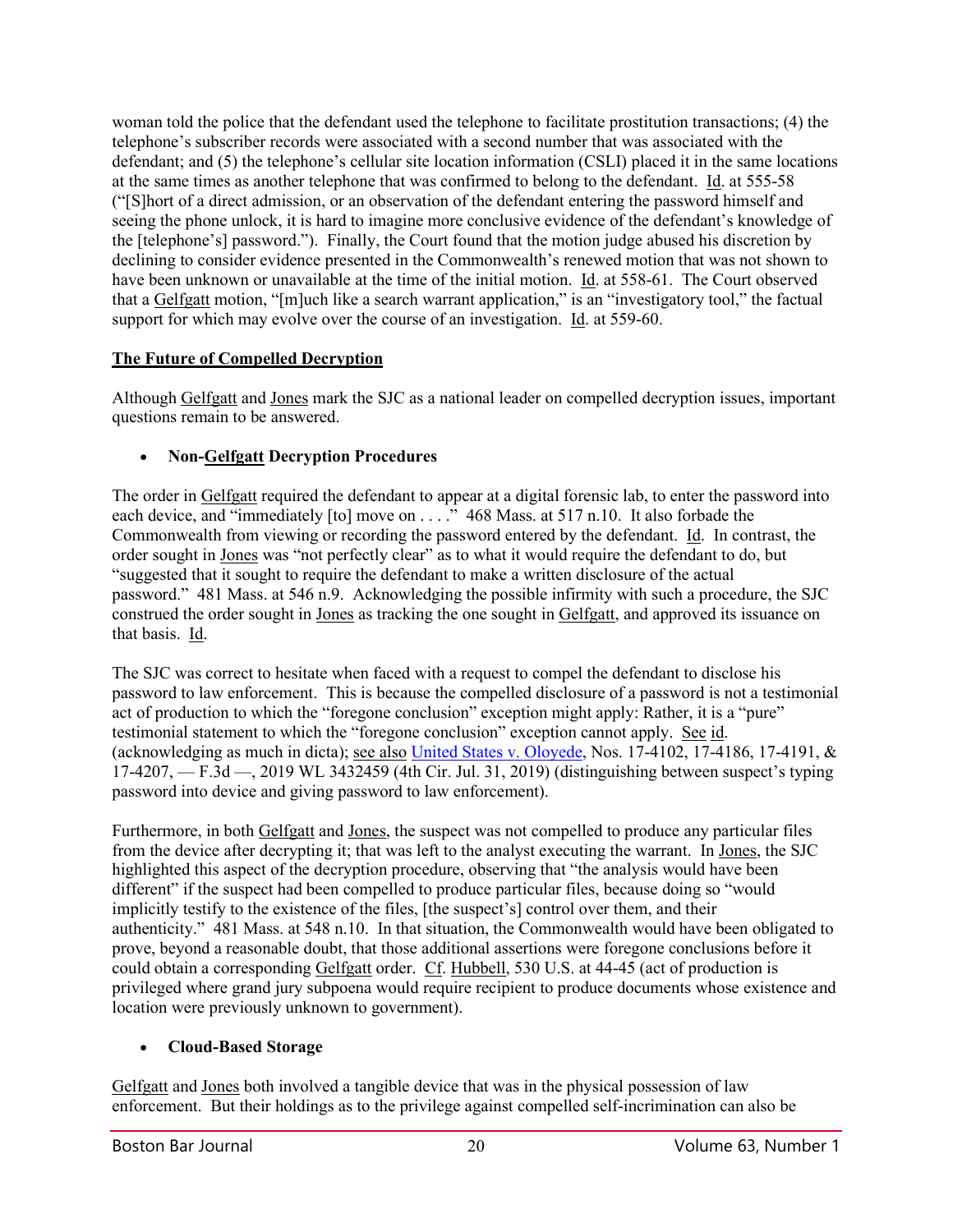applied to a request to compel decryption of a cloud-based digital space. Such a request would follow the same analysis, with law enforcement required to: (1) have a right to search the cloud location; (2) show beyond a reasonable doubt that the suspect knows the password to access the cloud location, thereby availing itself of the "foregone conclusion" exception; and (3) allow the suspect to input the password in a way that law enforcement does not see or record.

#### • **Biometric Keys**

In both Gelfgatt and Jones, the sought-after "key" was an alphanumeric password. But a key can also take the form of a biometric such as a facial scan, retinal scan, or fingerprint. Biometric keys introduce two novel questions: (1) is compelled biometric decryption properly viewed as a testimonial act of production, and thus within the scope of the privilege against compelled self-incrimination?; and, if so, (2) what must law enforcement show is a "foregone conclusion" before it can compel such biometric decryption?

Courts have answered the first question both ways. Some have viewed the compelled biometric decryption as no different than compelled provision of a traditional physical identifier, and thus nontestimonial.<sup>[1](#page-20-0)</sup> See, e.g., [State v. Diamond,](https://casetext.com/case/state-v-diamond-38) 905 N.W.2d 870, 875-76 (Minn. 2018); In re Search of [\[Redacted\],](https://www.leagle.com/decision/317186531fsupp3d52349) 317 F. Supp. 3d 523, 535-37 (D.D.C. 2018); [In re Search Warrant Application for \[Redacted\],](https://www.leagle.com/decision/infdco20171011995) 279 F. Supp. 3d 800, 803-05 (N.D. Ill. 2017); Commonwealth v. Baust, 89 Va. Cir. 267, 2014 WL 10355635 (Va. Cir. Ct. Oct. 28, 2014). Others have reasoned that, unlike providing a physical identifier, compelled biometric decryption implies factual assertions about the suspect's relationship with the device. See, e.g.[, Seo v. State,](https://www.leagle.com/decision/ininco20180821261) 109 N.E.3d 418 (Ind. App. 2018), vacated and transferred to Ind. Supreme Court, 112 N.E.3d 1082 (Ind. 2018); [In re Application for Search Warrant,](https://www.leagle.com/decision/infdco20170222d65) 236 F. Supp. 3d 1066, 1073- 74 (N.D. Ill. 2017); [In re Search of a Residence in Oakland, Cal.,](https://www.leagle.com/decision/infdco20190111b25) 354 F. Supp. 3d 1010, 1015-16 (N.D. Cal. 2019); In re Search of White Google Pixel 3 XL Cellphone, No. 1:19-mj-10441, 2019 WL 2082709 at \*3-4 (D. Idaho May 8, 2019). No Massachusetts court has yet issued a published opinion on this issue.

In this author's view, law enforcement should be prepared for a Massachusetts court to depart from the traditional treatment of compelled provision of a physical identifier, and instead to view compelled biometric decryption as a testimonial act of production. Compelled provision of a physical identifier has been deemed nontestimonial not because it does not assert facts, but rather because the facts that it does assert are so "self-evident" as to be "[in]sufficiently testimonial for purposes of the privilege." Fisher, 425 U.S. at 411 (compelled handwriting exemplar is nontestimonial for purposes of the privilege, despite its asserting both that handwriting belongs to suspect and that suspect is literate); accord [Commonwealth](http://masscases.com/cases/sjc/396/396mass342.html)  [v. Nadworny,](http://masscases.com/cases/sjc/396/396mass342.html) 396 Mass. 342, 363-64 (1985) (fact that defendant is right-handed, unlike handwriting exemplar itself, is testimonial, although "trivial"). But, when law enforcement seeks to compel biometric decryption, its object is not merely provision of the biometric standing alone: If it were, the method of capturing the biometric would not matter, and investigators could just as well take a photograph of the suspect's face, or ink-and-paper impressions of his fingerprints. Rather, the object of compelled biometric decryption is the interaction of the biometric, in a pre-programmed fashion, with a particular device. The successful interaction of biometric and device, in contrast to the biometric standing alone, asserts at least one fact that neither is trivial nor is self-evident from the biometric—specifically, it asserts that the suspect's biometric is capable of decrypting the device.<sup>[2](#page-20-1)</sup> See In re Application for Search

<span id="page-20-0"></span> $1$  To ensure that even the act of placing a finger on the screen of a device does not disclose the suspect's thoughts, the orders in some of those cases have required the police—not the suspect—to select the finger that the suspect must place on the screen. See In re Search of [Redacted], 317 F. Supp. 3d at 537, 539; In re Search Warrant Application for [Redacted], 279 F. Supp. 3d at 804.

<span id="page-20-1"></span> $2$  It also strongly implies that the suspect was the person who previously programmed the device to decrypt in response to his biometric; unlike an alphanumeric password, a biometric is unique and non-transferable. Contrast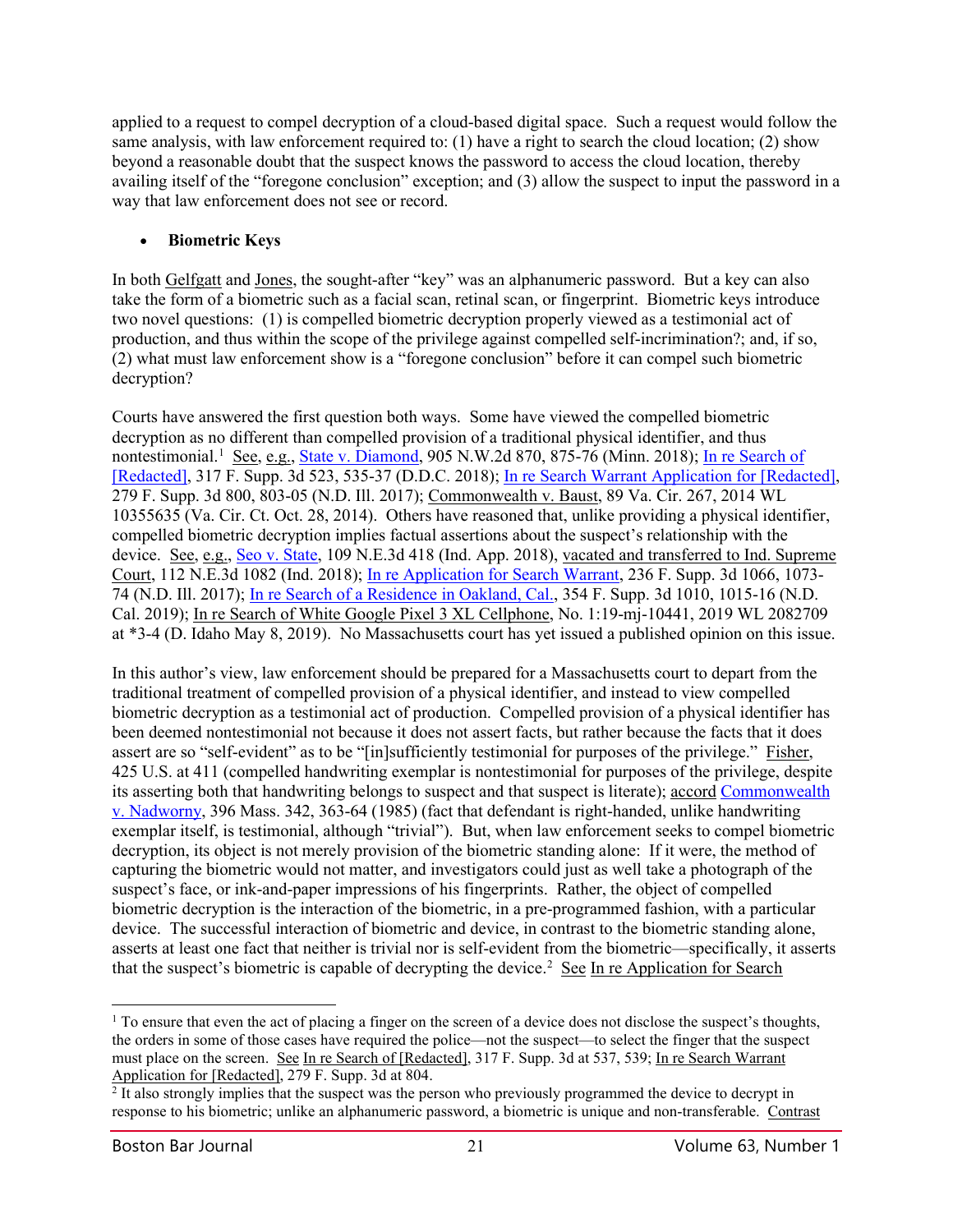Warrant, 236 F. Supp. 3d at 1073. In other words, compelled biometric decryption asserts facts that are basically similar to those asserted by compelled decryption using a password.

This reasoning simultaneously answers both the first question of whether compelled biometric decryption should be viewed as a testimonial act of production (it should) and the second question of what law enforcement must establish is a "foregone conclusion" before it can compel such a biometric. If the assertion implied by the compelled biometric decryption is that the suspect's biometric is capable of decrypting the device, then, pursuant to Jones, that is what the Commonwealth must prove beyond a reasonable doubt. As in Jones, the Commonwealth can do so through either direct evidence (e.g., that the suspect actually used his biometric to decrypt the device) or circumstantial evidence (e.g., that the suspect used the device in a manner indicating that he must have had the ability to do so).

As a practical matter, the utility of compelled biometric decryption to law enforcement may be circumscribed. This is because some biometric-based security technologies—including Apple's popular fingerprint-based Touch ID—self-disable if, since the last time the device was unlocked, too much time has passed, or the device has been restarted or has lost power, or multiple attempts to unlock the device have been unsuccessful. See [About Touch ID Advanced Security Technology.](https://support.apple.com/en-us/HT204587) In addition, law enforcement may have limited ability to both maintain power to a biometrically locked device and to secure it from network activity (i.e., to minimize the risk of remote wiping or deletion of data). Perhaps for these reasons, federal practice has often encountered requests to compel biometric decryption made as part of an application for an omnibus search warrant to also authorize law enforcement: (1) to seize the device; and (2) to search the device for particular data after it has been seized and decrypted using the compelled biometric. See, e.g., In re Search of a Residence in Oakland, 354 F. Supp. 3d at 1013; In re Search of [Redacted], 317 F. Supp. 3d at 525-26; In re Search Warrant Application for [Redacted], 279 F. Supp. 3d at 801-02; In re Application for Search Warrant, 236 F. Supp. 3d at 1066-67.

# • **Ex Parte Gelfgatt Proceedings**

Gelfgatt and Jones each arose in the posture of a motion filed in a criminal case in the Superior Court. This posture suggests that, in those cases, any evidence contained on the encrypted device was not necessary to support charges against the defendant. But some investigations will require a compelled decryption before charges can be brought. It thus seems likely that some Gelfgatt motions will arise in an ex parte posture.

The Appeals Court has already addressed a Gelfgatt motion arising out of a grand jury investigation, concerning a device that the police had previously obtained a warrant to search. See In re Grand Jury [Investigation,](http://masscases.com/cases/app/92/92massappct531.html) 92 Mass. App. Ct. 531 (2017), further appellate review denied, 478 Mass. 1109 (2018). The Commonwealth filed a sealed Gelfgatt motion in the Superior Court and attached documents containing grand jury evidence that, the Commonwealth argued, satisfied its burden under the "foregone conclusion" exception. Id. at 532. The Commonwealth served the motion, but not the attachments, on counsel for the individual whom it sought to compel. The Appeals Court affirmed the Superior Court's issuance of a Gelfgatt order, concluding that the attachments showed that it was a foregone conclusion that the individual knew the password, among other things. Id. at 534-35; see also Burgess, 426 Mass. at 215-16 (Fifth Amendment applies in same way to grand jury witness/target as to indicted defendant). The Appeals Court also specifically affirmed the non-disclosure of the attachments to counsel, reasoning that grand jury materials are secret, and that both the Superior Court judge and the appellate court could review the attachments on an ex parte basis. Id. at 535-36.

Jones, 481 Mass. at 547 n.8 (suspect's knowledge of password to device does not necessarily imply that he owns or controls device, because password can be transferred between persons).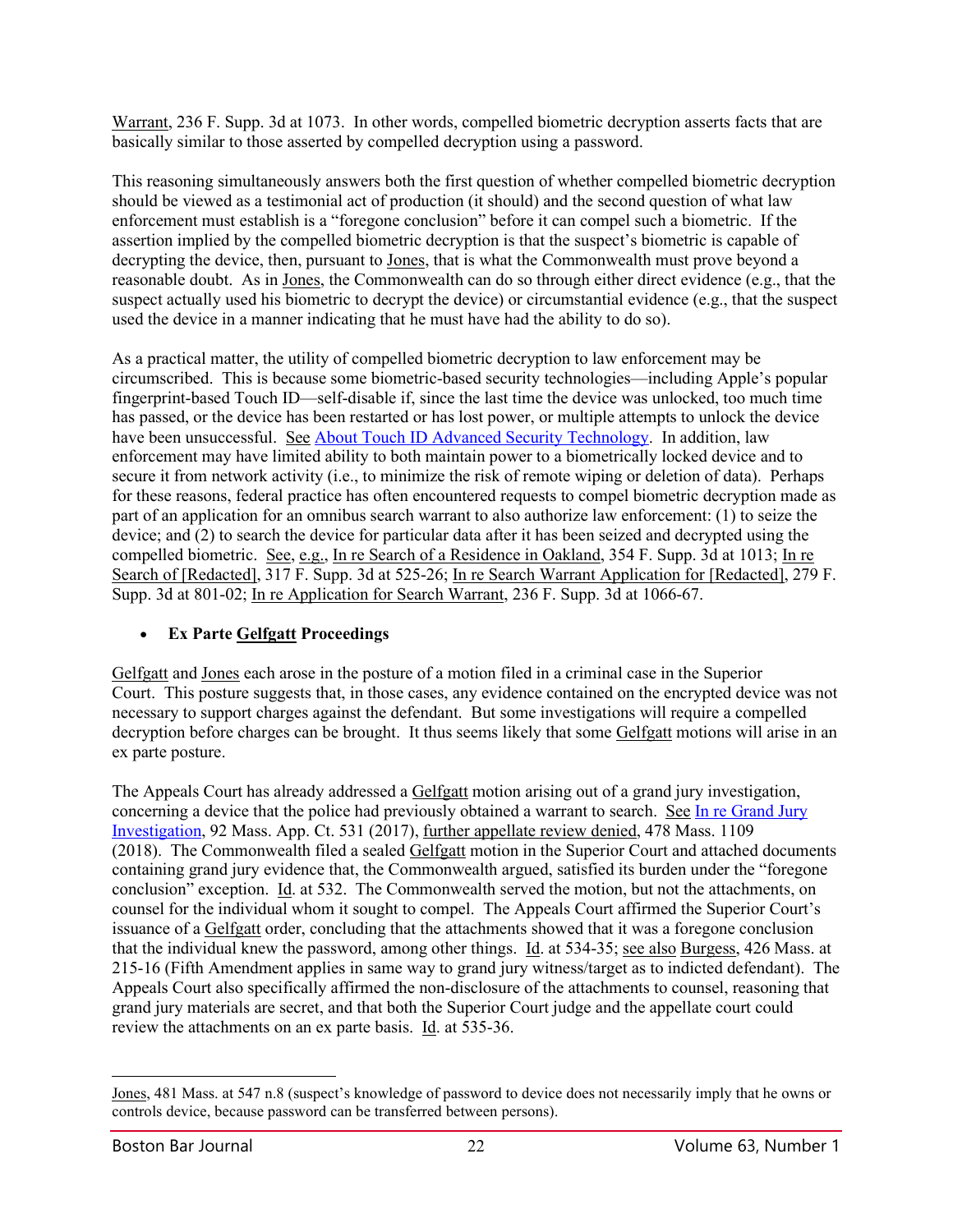It is a small step from In re Grand Jury Investigation to think that at least some Gelfgatt orders may be sought as part of a search warrant application. Indeed, search warrant applications bear similarities to the motions sustained in Gelfgatt, Jones, and/or In re Grand Jury Investigation: They are ex parte, they rely on affidavits rather than live testimony, and they form an "investigatory tool that aids investigators in obtaining material and relevant evidence related to a defendant's conduct." Jones, 481 Mass. at 559. As noted, search warrant applications seeking compelled biometric decryption have appeared in federal practice. See, e.g., In re Search of a Residence in Oakland, 354 F. Supp. 3d at 1015-16; In re Search of [Redacted], 317 F. Supp. 3d at 535-37; In re Search Warrant Application for [Redacted], 279 F. Supp. 3d at 803-05; In re Application for Search Warrant, 236 F. Supp. 3d at 1073-74. Nonetheless, a search warrant application seeking a Gelfgatt order in state court would entail innovations to Massachusetts search warrant practice that the applicant must be prepared to address.

The applicant must be prepared to show that the act sought to be compelled is of a type of evidence for which the Legislature has authorized issuance of a search warrant. See G.L. c. 276,  $\S$  1 (enumerating categories of evidence that may be sought by search warrant). Compelled biometric decryption likely will fall into that category. See, e.g., [In re Lavigne,](http://masscases.com/cases/sjc/418/418mass831.html) 418 Mass. 831, 834-35 (1994) (statute authorizes use of warrant to procure bodily sample from suspect); cf. In re Search of [Redacted], 317 F. Supp. 3d at 540 n.13 (declining to decide whether Fed. R. Crim. P. 41 authorizes issuance of warrant to compel biometric decryption, and instead issuing warrant under All Writs Act, [28 U.S.C. § 1651\)](https://www.law.cornell.edu/uscode/text/28/1651). Compelled decryption using a password, on the other hand, might not.

The applicant must also be prepared to show that the application does not trigger an adversarial hearing, which the SJC has required as a prerequisite for issuance of warrants for some especially invasive searches. E.g., Lavigne, 418 Mass. at 835 (warrant to extract blood sample from suspect must be preceded by adversarial hearing at which court can weigh intrusiveness of procedure against need for evidence); [Commonwealth v. Banville,](http://masscases.com/cases/sjc/457/457mass530.html) 457 Mass. 530, 539-40 (2010) (warrant to obtain suspect's DNA using buccal swab would have been preceded by adversarial hearing if it had occurred in Massachusetts). So long as compelled biometric decryption "[does] not involve penetration into [the suspect's] body," Banville, 457 Mass. at 539 n.2, it likely will not trigger such a hearing. See also [Commonwealth v. Miles,](http://masscases.com/cases/sjc/420/420mass67.html) 420 Mass. 67, 83 (1995) (ex parte order compelling suspect to appear and have his body inspected for poison ivy need not be preceded by hearing).

The applicant must take care to particularly identify the person whose biometric is to be compelled, perhaps by including a photograph and/or detailed physical description of that person in the warrant application papers. This stems in part from the "particularity" requirement applicable to any search warrant. See [G.L. c. 276, § 2.](https://malegislature.gov/laws/generallaws/partiv/titleii/chapter276/section2) It also follows from this author's view (above) that compelled biometric decryption may be analyzed under the "foregone conclusion" exception to the "act of production" privilege: If that view is accepted, the identity of the person whose biometric is to be compelled would form one aspect of the "foregone conclusion" that, under Jones, the Commonwealth must prove beyond a reasonable doubt. The need for particularity in identifying the person whose biometric is to be compelled likely precludes law enforcement from obtaining a warrant to compel "any person present" at the warrant execution to apply his/her biometrics to a device. Cf. In re Search of a Residence in Oakland, 354 F. Supp. 3d at 1014 (denying such authorization); In re Application for Search Warrant, 236 F. Supp. 3d at 1068-70 (same).

And the applicant should be explicit about the different burdens it must sustain to obtain such a warrant. That a crime has occurred and that evidence related to the crime reasonably may be expected to be found in a particular place—requirements for issuance of any search warrant—need be demonstrated only to the level of probable cause. That it is a foregone conclusion that a particular person's biometric is capable of decrypting the device, however, must be demonstrated beyond a reasonable doubt in